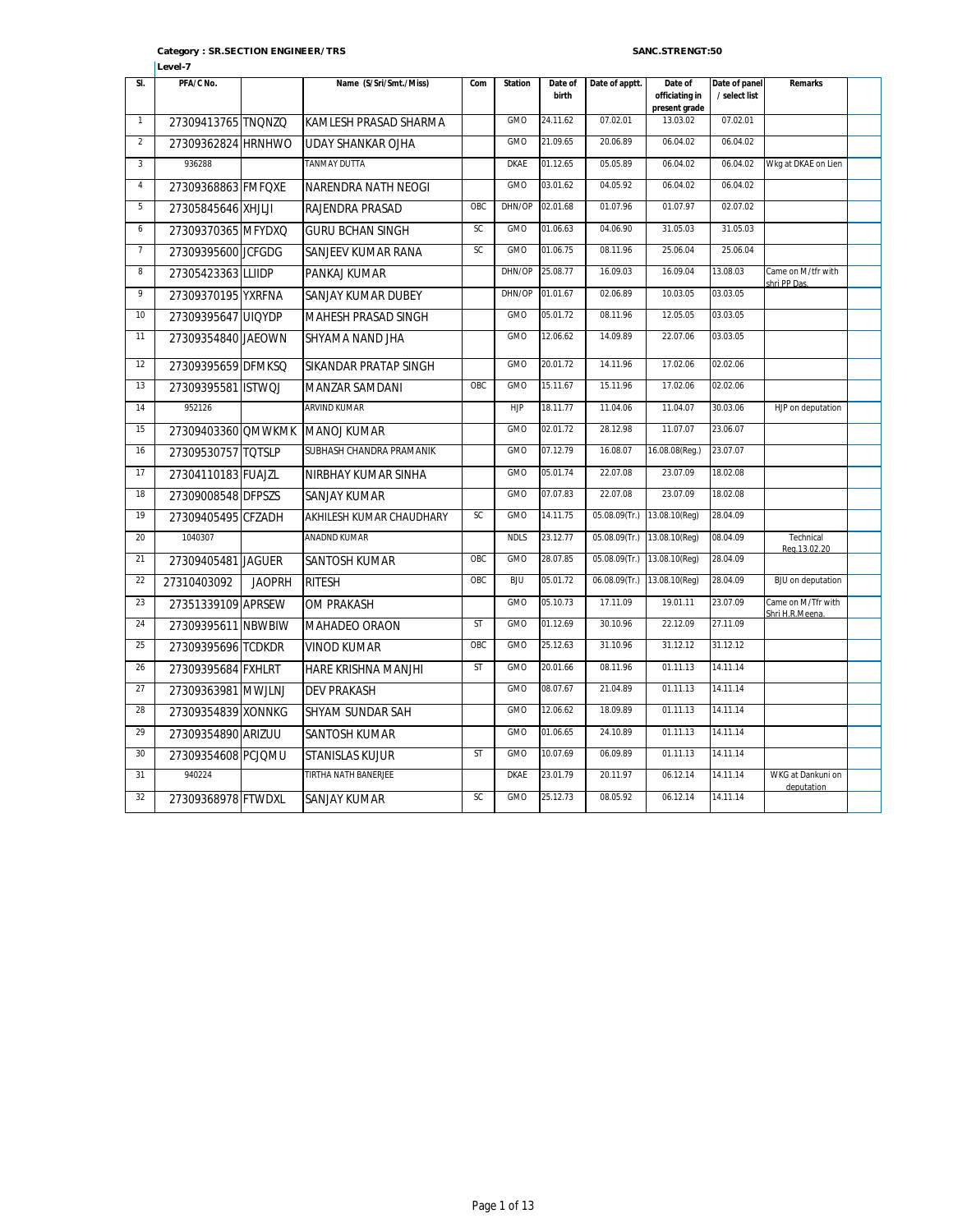| SI.            | PFA/C No.                                |               | Name (S/Sri/Smt./Miss)               | Com        | <b>Station</b> | Date of<br>birth     | Date of apptt.       | Date of<br>officiating in | Date of panel<br>/ select list | <b>Remarks</b>                        |  |
|----------------|------------------------------------------|---------------|--------------------------------------|------------|----------------|----------------------|----------------------|---------------------------|--------------------------------|---------------------------------------|--|
| 33             |                                          |               | <b>ALI ALAM</b>                      |            | <b>HJP</b>     | 14.03.64             | 15.11.96             | present grade<br>31.12.15 | 31.12.15                       | HJP on deputation                     |  |
| 34             |                                          |               |                                      |            | GMO            | 03.02.79             | 31.03.05             | 21.12.16                  | 15.12.16                       |                                       |  |
| 35             | 27302006546 KZNDWJ                       |               | LAKHAN LAL CHOUDHARY                 |            | GMO            | 06.02.78             | 29.04.06             | 21.12.16                  | 15.12.16                       |                                       |  |
|                | 27309525373 PGZBIF                       |               | <b>BIBEKANAND SINGH</b>              |            |                | 04.01.77             | 02.05.06             | 21.12.16                  | 15.12.16                       |                                       |  |
| 36             | 27309525397 JEYXXK                       |               | <b>BABLU SAMANTA</b>                 |            | GMO            |                      |                      |                           |                                |                                       |  |
| 37             | 27309525403 YECTPT                       |               | MALAYA KUMAR SAMAL                   |            | <b>GMO</b>     | 03.06.77             | 04.05.06             | 23.06.17                  | 19.06.17                       |                                       |  |
| 38             | 27309354888 ZSPBJM                       |               | JAYDEB KUMAR GUIN                    |            | GMO            | 02.11.63             | 17.10.89             | 23.06.17                  | 19.06.17                       |                                       |  |
| 39             | 27309363944 YYFTAW                       |               | <b>ARVIND SINGH</b>                  |            | GMO            | 10.01.63             | 21.04.89             | 23.06.17                  | 19.06.17                       |                                       |  |
| 40             | 27310401453 ILCDGM                       |               | <b>MANJIT KUMAR SINGH</b>            |            | GMO            | 10.06.76             | 27.11.08             | 28.07.18                  | 27.07.18                       |                                       |  |
| 41             | 27305563604 CFIIJQ                       |               | <b>VIVEKANAND SINGH</b>              |            | GMO            | 10.06.79             | 21.01.09             | 28.07.18                  | 27.07.18                       |                                       |  |
| 42             | 27309405501 YOLBHD                       |               | ARUN KUMAR AMAR                      | OBC        | GMO            | 04.01.73             | 05.08.09             | 28.07.18                  | 27.07.18                       |                                       |  |
| 43             | 27309006217 RFEQDM                       |               | <b>RAJEEV KUMAR</b>                  |            | GMO            | 30.09.82             | 10.07.09             | 24.05.19                  | 15.05.19                       |                                       |  |
| 44             | 275N0005487                              | <b>OGOATQ</b> | <b>KUMAR BINOD RANJAN</b>            | OBC        | GMO            | 31.10.85             | 23.01.13             | 24.05.19                  | 15.05.19                       |                                       |  |
| 45             | 27313423137 FKYZMC                       |               | <b>ABHISHEK KUMAR</b>                | <b>SC</b>  | GMO            | 15.09.86             | 04.07.13             | 24.05.19                  | 15.05.19                       |                                       |  |
| 46             | 27304182730 SHHQUZ                       |               | <b>BISHAL KUMAR</b>                  | OBC        | <b>GMO</b>     | 15.01.87             | 28.06.13             | 24.05.19                  | 15.05.19                       |                                       |  |
| 47             | 27316013876 OENGTW                       |               | <b>ABHAY KUMAR</b>                   | SC         | <b>GMO</b>     | 25.01.86             | 13.05.11             | 19.08.20                  | 18.08.20                       |                                       |  |
| 48             | 27304182728 JQWGFH                       |               | <b>SANDEEP KUMAR</b>                 | SC         | <b>GMO</b>     | 14.04.84             | 10.06.13             | 19.08.20                  | 18.08.20                       |                                       |  |
| 49             | 27316005525 MAUYPR                       |               | PREM CHAND SAW                       | OBC        | <b>GMO</b>     | 08.05.86             | 16.07.13             | 19.08.20                  | 18.08.20                       |                                       |  |
|                | <b>Category: JUNIOR ENGINEER/TRS</b>     |               |                                      |            |                |                      |                      | SANC.STRENGT: 33          |                                |                                       |  |
|                | Level-6                                  |               |                                      |            |                |                      |                      |                           |                                |                                       |  |
| $\mathbf{1}$   | 27309402287 XRYFXK                       |               | <b>KAMLESH KUMAR SINGH</b>           |            | GMO            | 04.01.78             | 21.11.97             | 05.11.13                  | 18.09.13                       |                                       |  |
| $\overline{2}$ | 27309382010 SIJPZE                       |               | RAJ KUMAR CHOUDHARY                  | <b>SC</b>  | GMO            | 05.01.70             | 01.07.95             | 05.11.13                  | 18.09.13                       |                                       |  |
| 3              | 27309297911                              | <b>OZDDJJ</b> | SANKAR SAHA                          | <b>SC</b>  | BJU            | 02.01.65             | 16.08.85             | 05.01.17                  | 08.02.16                       | BJU on deputation                     |  |
| $\sqrt{4}$     | 27309354815 JZQJGR                       |               | <b>BHAGAT SINGH</b>                  |            | GMO            | 01.07.62             | 12.09.89             | 05.01.17                  | 08.02.16                       |                                       |  |
| 5              | 50813833078 ZSQBPB                       |               | PREM CHANDRA PASWAN                  | SC         | GMO            | 10.07.83             | 03.04.08             | 09.10.09                  | 20.03.17                       | came on own request<br>trfd.          |  |
| 6              | 27309527072 QPWUHC                       |               | <b>JAY PRAKASH</b>                   |            | GMO            | 20.01.75             | 05.10.07             | 03.01.19                  | 06.12.18                       |                                       |  |
| $\overline{7}$ | 27302007411 GYZEAC                       |               | JABBAL KUMAR HANSDA                  | <b>ST</b>  | GMO            | 20.10.76             | 10.10.05             | 07.02.19                  | 06.12.18                       |                                       |  |
| 8              | 27309350690 YEJNWT                       |               | RASRAJ GONJHU                        | ST         | GMO            | 05.02.64             | 03.02.89             | 16.06.20                  | 15.06.20                       |                                       |  |
| 9              | 18229801678 WPHZQX                       |               | <b>VIBHEESHAN KUMAR</b>              | OBC        | GMO            | 14.05.91             | 13.07.16             | 06.11.20                  | 06.11.20                       | came on Mutual<br>trfd.with Anop Pal. |  |
| 10             | 27329808208 ZUAGGP                       |               | <b>RAHUL RAJ</b>                     | OBC        | GMO            | 11.12.96             | 28.07.20             | 13.10.21                  | 29.05.20                       |                                       |  |
| 11             | 27329808209 DCJZCO                       |               | PREM PRAKASH                         | OBC        | GMO            | 25.11.95             | 28.07.20             | 13.10.21                  | 29.05.20                       |                                       |  |
| 12             | 27329808210 UADILR                       |               | <b>KESHAV KUMAR</b>                  | UR         | <b>GMO</b>     | 29.01.94             | 28.07.20             | 13.10.21                  | 29.05.20                       |                                       |  |
| 13             | 27329808212 UEEXNC                       |               | ANKIT RAJ KRISHNA                    | <b>UR</b>  | <b>GMO</b>     |                      | 28.07.20             | 13.10.21                  | 29.05.20                       |                                       |  |
| 14             | 27329808216 ZZIEMQ                       |               | SAURABH RAUSHAN                      | OBC        | <b>GMO</b>     | 28.06.97             | 28.07.20             | 13.10.21                  | 29.05.20                       |                                       |  |
| 15             | 27329808217 TQFBIK                       |               | RAHUL KUMAR                          | OBC        | GMO            | 10.10.96             | 28.07.20<br>16.09.20 | 13.10.21<br>21.10.21      | 29.05.20<br>29.05.20           |                                       |  |
| 16<br>17       | 27329808312 MNDCXR                       |               | <b>ANAND KUMAR</b>                   | OBC<br>OBC | GMO<br>GMO     | 15.08.91<br>18.10.92 | 16.09.20             | 21.10.21                  | 29.05.20                       |                                       |  |
| 18             | 27329808313 UJFBZN                       |               | <b>ASHISH CHANDRA</b>                | OBC        | GMO            | 12.10.92             | 06.11.20             | 15.11.21                  | 29.05.20                       |                                       |  |
| 19             | 27329808626 JLOHWP<br>27329808211 HQSKTG |               | PRABHAT KUMAR<br>PRIYANKA KUMARI     | OBC        | GMO            | 15.10.94             | 28.07.20             |                           | 29.05.20                       | Under going training                  |  |
| 20             | 27311AB0644                              | <b>QGSUFN</b> | KRISHNA KUMAR SINHA                  |            | GMO            | 30.10.82             | 10.10.11             |                           | 11.01.21                       | Under going training                  |  |
| 21             |                                          |               |                                      |            | GMO            | 09.11.81             | 05.10.07             |                           | 11.01.21                       | Under going training                  |  |
| 22             | 27309527114 NNSCYQ<br>27304184774 NRYGBY |               | TAPAS KUMAR DUTTA<br><b>SHAURABH</b> |            | GMO            | 25.03.94             | 20.09.13             |                           | 11.01.21                       | Under going training                  |  |
|                | Category: CMA/TRS                        |               |                                      |            |                |                      |                      | SANC.STRENGT: 02          |                                |                                       |  |
|                | Level-6                                  |               |                                      |            |                |                      |                      |                           |                                |                                       |  |
| 1              | 27305542248 EZQREC                       |               | <b>PINTU SARKAR</b>                  |            | <b>GMO</b>     | 27.06.77             | 18.02.02             | 13.12.11                  | 03.06.11                       |                                       |  |

## 2 27314201239 KHIQEU BINOD RANA GMO 07.03.80 27.12.08 07.02.18 31.01.18

## Category : SR.TECHNICIAN/TRS **SANC.STRENGTH:126**

## **Scale : Rs.9300-34800/-(LEVEL-6) Grade Pay : Rs.4200/-**

| 27309291155 PAQGBN | <b>SANJOY SIKDAR</b> | <b>GMO</b> | 04.10.62 | 22.02.84 | 30.06.07 | 11.06.07 |                                      |  |
|--------------------|----------------------|------------|----------|----------|----------|----------|--------------------------------------|--|
| 27309294958 TSWKOY | RABINDRA RAJAK       | <b>GMO</b> | 14.01.63 | 22.02.86 | 16.04.11 | 01.04.11 |                                      |  |
| 935490             | A.K.JAIN             | <b>GMO</b> | 20.09.65 | 24.10.89 | 03.01.12 | 23.12.11 | ON DEPUTATION AT<br><b>RLY BOARD</b> |  |
| 27309354542 JEDRNB | <b>VIJAY KUMAR</b>   | <b>GMO</b> | 01.01.64 | 23.09.89 | 01.11.13 | 10.11.14 |                                      |  |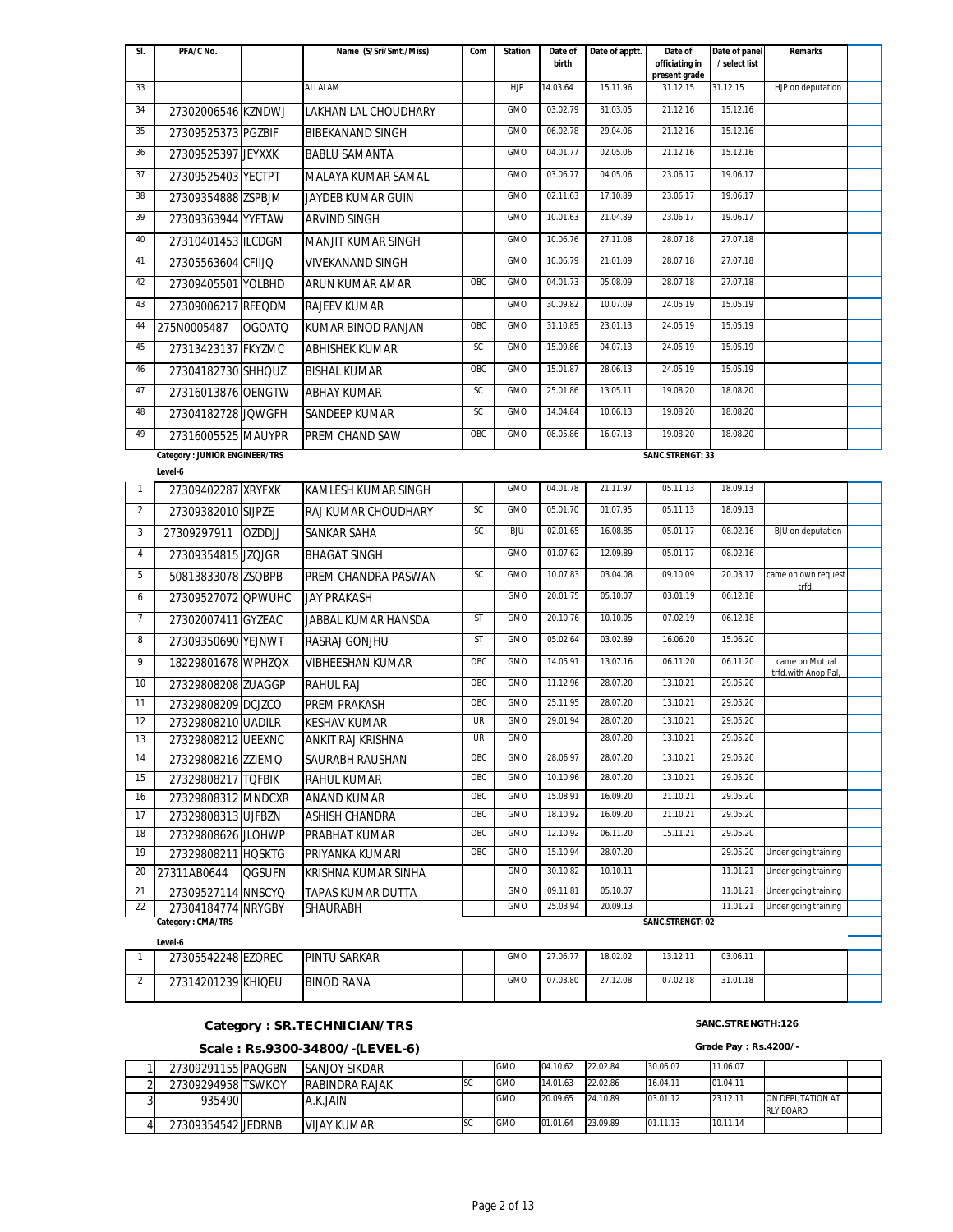| SI.             | PFA/C No.          | Name (S/Sri/Smt./Miss)        | Com       | <b>Station</b> | Date of  | Date of apptt. | Date of                         | Date of panel | Remarks          |  |
|-----------------|--------------------|-------------------------------|-----------|----------------|----------|----------------|---------------------------------|---------------|------------------|--|
|                 |                    |                               |           |                | birth    |                | officiating in<br>present grade | / select list |                  |  |
| 5               | 27309354530 AMYPGR | <b>BIRENDRA KUMAR MONDAL</b>  | SC        | GMO            | 15.01.65 | 23.09.89       | 01.11.13                        | 10.11.14      |                  |  |
|                 |                    |                               |           |                |          |                |                                 |               |                  |  |
| 6               | 27309354517 JPMRJI | <b>VINAY KUMAR</b>            | SC        | <b>GMO</b>     | 01.10.63 | 04.10.89       | 01.11.13                        | 10.11.14      |                  |  |
| $\overline{7}$  | 27309354499 WHUGAI | <b>KAUSHAL KISHOR</b>         | <b>SC</b> | GMO            | 25.06.69 | 04.10.89       | 01.11.13                        | 10.11.14      |                  |  |
|                 |                    | <b>CHOUDHARY</b>              |           |                |          |                |                                 |               |                  |  |
| 8               | 27309354610 IWMNHX | RAM LAKHAN SAROJ              | <b>SC</b> | GMO            | 14.07.62 | 05.10.89       | 01.11.13                        | 10.11.14      |                  |  |
| 9               | 27309354580 MJBAPL | <b>GUNESHWAR ORAON</b>        | ST        | GMO            | 20.11.64 | 06.09.89       | 01.11.13                        | 10.11.14      |                  |  |
| 10              | 27309354591 PCCEHE | PAWAN KUMAR BHAGAT            | ST        | GMO            | 03.08.68 | 06.09.89       | 01.11.13                        | 10.11.14      |                  |  |
| 11              | 27309382252 HZZXHU | RAJ KAMAL SAHA                | SC        | <b>GMO</b>     | 16.08.68 | 01.06.95       | 01.11.13                        | 10.11.14      |                  |  |
| 12              | 27309382434 MNIUNE | AJIT KUMAR MURMU              | <b>ST</b> | GMO            | 20.04.69 | 01.06.95       | 01.11.13                        | 10.11.14      |                  |  |
| 13              | 27309382380 CUOOSD | <b>JITAN RAM</b>              | SC        | GMO            | 01.11.66 | 02.06.95       | 01.11.13                        | 10.11.14      |                  |  |
| 14              | 27309382173 ILXWFP | ASHOK KUMAR MONDAL            | SC        | DHN            | 03.01.62 | 01.06.95       | 01.11.13                        | 10.11.14      |                  |  |
| 15              | 27309382203 CNMCWP | ANIL KUMAR RAJAK              | SC        | GMO            | 30.05.69 | 01.06.95       | 01.11.13                        | 10.11.14      |                  |  |
|                 |                    |                               |           |                |          |                |                                 |               |                  |  |
| 16              | 27309382008 ZBPQLN | RAM BHAROSE CHOWDHARY         | SC        | GMO            | 05.01.65 | 01.06.95       | 01.11.13                        | 10.11.14      |                  |  |
|                 |                    |                               |           |                |          |                |                                 |               |                  |  |
| 17              | 27309381582 LUZYYS | <b>MANGA ORAON</b>            | <b>ST</b> | <b>GMO</b>     | 13.08.65 | 01.07.93       | 17.09.94                        | 14.09.15      |                  |  |
| 18              | 27309342667 SXKSKJ | <b>LALCHAND KISKU</b>         | <b>ST</b> | <b>GMO</b>     | 24.05.67 | 15.03.88       | 01.11.13                        | 06.11.14      | lien at DSL/PTRU |  |
| 19              | 27309402329 MSCFKX | <b>HAUSALA PRASAD</b>         | SC        | GMO            | 12.10.74 | 14.10.99       | 30.06.15                        | 29.06.15      |                  |  |
| 20              | 27309402263 PCSGDL | <b>GEND LAL DHOBI</b>         | SC        | <b>GMO</b>     | 08.06.69 | 20.11.97       | 30.06.15                        | 29.06.15      |                  |  |
| 21              | 27309350585 OQNRAA | <b>UMESH KUMAR</b>            |           | GMO            | 01.01.65 | 03.09.86       | 06.04.16                        | 30.03.16      |                  |  |
|                 |                    | VISHWAKARMA                   |           |                |          |                |                                 |               |                  |  |
| 22              | 27309350573 OHKJZK | <b>GEORGE KUTTY SEBASTIAN</b> |           | GMO            | 09.05.66 | 11.11.88       | 06.04.16                        | 30.03.16      |                  |  |
| $\overline{23}$ | 27309350615 YNNXJA | <b>DILIP KUMAR SINGH</b>      |           | GMO            | 03.08.64 | 24.04.88       | 06.04.16                        | 30.03.16      |                  |  |
| 24              | 27309350640 QKNSZT | <b>BASANT KUMAR</b>           |           | GMO            | 28.06.66 | 27.01.89       | 06.04.16                        | 30.03.16      |                  |  |
| 25              | 27309350639 TFAPRY | MITHILESH KUMAR               |           | GMO            | 03.02.63 | 03.02.89       | 06.04.16                        | 30.03.16      |                  |  |
| 26              | 27309350550 UPHZMD | <b>MD MUSTAFA</b>             |           | GMO            | 05.01.69 | 20.09.88       | 06.04.16                        | 30.03.16      |                  |  |
| 27              | 27309350561 GFQOQX | UTTAM KUMAR                   |           | GMO            | 08.02.62 | 13.04.88       | 06.04.16                        | 30.03.16      |                  |  |
|                 |                    | CHAKRABORTY                   |           |                |          |                |                                 |               |                  |  |
| 28              | 27309382197 KBNMEU | <b>MISHIR MANJHI</b>          | ST        | <b>GMO</b>     | 19.05.65 | 01.06.95       | 06.04.16                        | 30.03.16      |                  |  |
| 29              | 27309373196 BDGYTP | <b>JANKI RABIDAS</b>          | SC        | <b>GMO</b>     | 01.01.68 | 09.02.93       | 01.05.16                        | 30.03.16      |                  |  |
| 30              | 27309373226 NOTUYB | <b>SUDRSHAN RAM</b>           | SC        | GMO            | 15.02.69 | 24.03.93       | 01.09.16                        | 09.11.17      |                  |  |
| 31              | 27309382021 RTWCBQ | <b>DALJIT SINGH</b>           | SC        | <b>GMO</b>     | 14.02.65 | 31.05.95       | 01.09.16                        | 09.11.17      |                  |  |
| $\overline{32}$ | 27309382185 FXWLBY | KHAGENDRA PRASAD MANJHI       | ST        | GMO            | 30.01.65 | 01.06.95       | 01.09.16                        | 09.11.17      |                  |  |
|                 |                    |                               |           |                |          |                |                                 |               |                  |  |
| 33              | 27309382161 PBILDP | <b>MATHUR CHANDRA MONDAL</b>  | SC        | <b>GMO</b>     | 03.02.69 | 01.06.95       | 01.09.16                        | 09.11.17      |                  |  |
|                 |                    |                               |           |                |          |                |                                 |               |                  |  |
| 34              | 27309382136 LNBBKS | <b>KAMAL DADEL</b>            | <b>ST</b> | GMO            | 31.03.68 | 01.06.95       | 01.09.16                        | 09.11.17      |                  |  |
| 35              | 27309388497 JJWNTF | <b>MADAN PRASAD</b>           | <b>ST</b> | <b>GMO</b>     | 07.05.65 | 01.06.95       | 01.09.16                        | 09.11.17      |                  |  |
| 36              | 27309388680 BNOYQF | SHEOLAL LOHRA                 | <b>ST</b> | <b>GMO</b>     | 01.02.66 | 16.11.96       | 01.09.16                        | 09.11.17      |                  |  |
| 37              | 27309388138 TBCKSP | DURGA PRASAD TUDDU            | <b>ST</b> | <b>GMO</b>     | 20.10.65 |                | 1611.96 01.09.16                | 09.11.17      |                  |  |
| 38              | 27309382150 UQUTCW | <b>MAHENDRA PRASAD</b>        | SC        | GMO            | 12.03.67 | 01.06.95       | 01.09.16                        | 09.11.17      |                  |  |
| 39              | 27309381983 XLQSHL | NAWAL KISHORE PRASAD          | SC        | GMO            | 10.01.64 | 01.06.95       | 01.09.16                        | 09.11.17      |                  |  |
| 40              | 27309388631 SUFPRG | VINOD KUMAR PRASAD            | ST        | <b>GMO</b>     | 31.01.64 | 16.11.96       | 01.09.16                        | 09.11.17      |                  |  |
| 41              | 27307761028 FCMBLL | SURAJ PRAKASH NARAYAN         |           | GMO            | 12.03.71 | 05.06.98       | 01.09.16                        | 09.11.17      |                  |  |
|                 |                    | CHAURASIA                     |           |                |          |                |                                 |               |                  |  |
| 42              | 27309373068 KXLRLO | <b>RANJAN CHATTERJEE</b>      |           | DHN            | 13.01.70 | 03.04.93       | 01.09.16                        | 09.11.17      |                  |  |
| 43              | 27309382240 CFQNRS | MANOJ KUMAR                   |           | GMO            | 02.02.67 | 31.05.95       | 01.09.16                        | 09.11.17      |                  |  |
| 44              | 27309382288 TFHJWZ | SUDHIR KUMAR                  |           | <b>DHN</b>     | 04.02.70 | 31.05.95       | 01.09.16                        | 09.11.17      |                  |  |
| 45              | 27309382318 ACIEBN | PRAMOD PRASAD KARN            |           | GMO            | 09.01.68 | 31.05.95       | 01.09.16                        | 09.11.17      |                  |  |
| 46              | 27309382033 RCCGWY | <b>MANTU SEN</b>              |           | <b>DHN</b>     | 17.10.67 | 01.06.95       | 01.09.16                        | 09.11.17      |                  |  |
| 47              | 27309382070 AEPWWW | SANJEEV KUMAR JHA             |           | GMO            | 15.01.70 | 01.06.95       | 01.09.16                        | 09.11.17      |                  |  |
|                 |                    |                               |           |                |          |                |                                 |               |                  |  |
| 48              | 27309397310 GFYWBS | PROBIR KUMAR MAJI             |           | GMO            | 06.01.65 | 01.02.97       | 01.09.16                        | 09.11.17      |                  |  |
| 49              | 27309397309 XHDHDJ | AJAY KUMAR                    |           | GMO            | 10.08.65 | 05.02.97       | 01.09.16                        | 09.11.17      |                  |  |
| 50              | 27309402305 RMJKOC | MD SHAHNAWAZ KHAN             |           | GMO            | 05.02.79 | 25.11.97       | 01.09.16                        | 09.11.17      |                  |  |
| 51              | 27309279337 NMKFXF | SARJOO                        |           | GMO            | 02.07.62 | 16.01.81       | 01.09.16                        | 09.11.17      |                  |  |
| 52              | 27309344810 GFBQAD | RAVI NARAYAN GORAI            |           | GMO            | 08.02.63 | 06.08.85       | 29.06.18                        | 27.06.18      |                  |  |
| 53              | 27309350731 RWJBRO | OM PRAKASH ASHOK              |           | GMO            | 01.11.65 | 13.04.85       | 30.06.18                        | 27.06.18      |                  |  |
| 54              | 27309350536 HXYWNO | <b>SANTOSH KUMAR</b>          |           | GMO            | 11.01.63 | 20.02.89       | 29.06.18                        | 27.06.18      |                  |  |
|                 |                    | SRIVASTAVA                    |           |                |          |                |                                 |               |                  |  |
| 55              | 27309356915 TAQCHS | MD.JUBER                      |           | GMO            | 07.01.65 | 09.12.89       | 29.06.18                        | 27.06.18      |                  |  |
| 56              | 27309362976 FFPJXP | SANJAYA KUMAR SINHA           |           | GMO            | 15.08.71 | 10.09.90       | 29.06.18                        | 27.06.18      |                  |  |
| 57              | 27309388102 KZCRUR | AJIT KUMAR PRASAD             | ST        | GMO            | 03.01.65 | 16.11.96       | 29.06.18                        | 27.06.18      |                  |  |
| 58              | 27309388230 ACWBAJ | BISHWA BANDHU MINJ            | ST        | GMO            | 04.03.67 | 16.11.96       | 29.06.18                        | 27.06.18      |                  |  |
| 59              | 27305306061 GTINOC | NAND KUMAR PRASAD             |           | GMO            | 31.01.62 | 20.01.89       | 29.06.18                        | 27.06.18      |                  |  |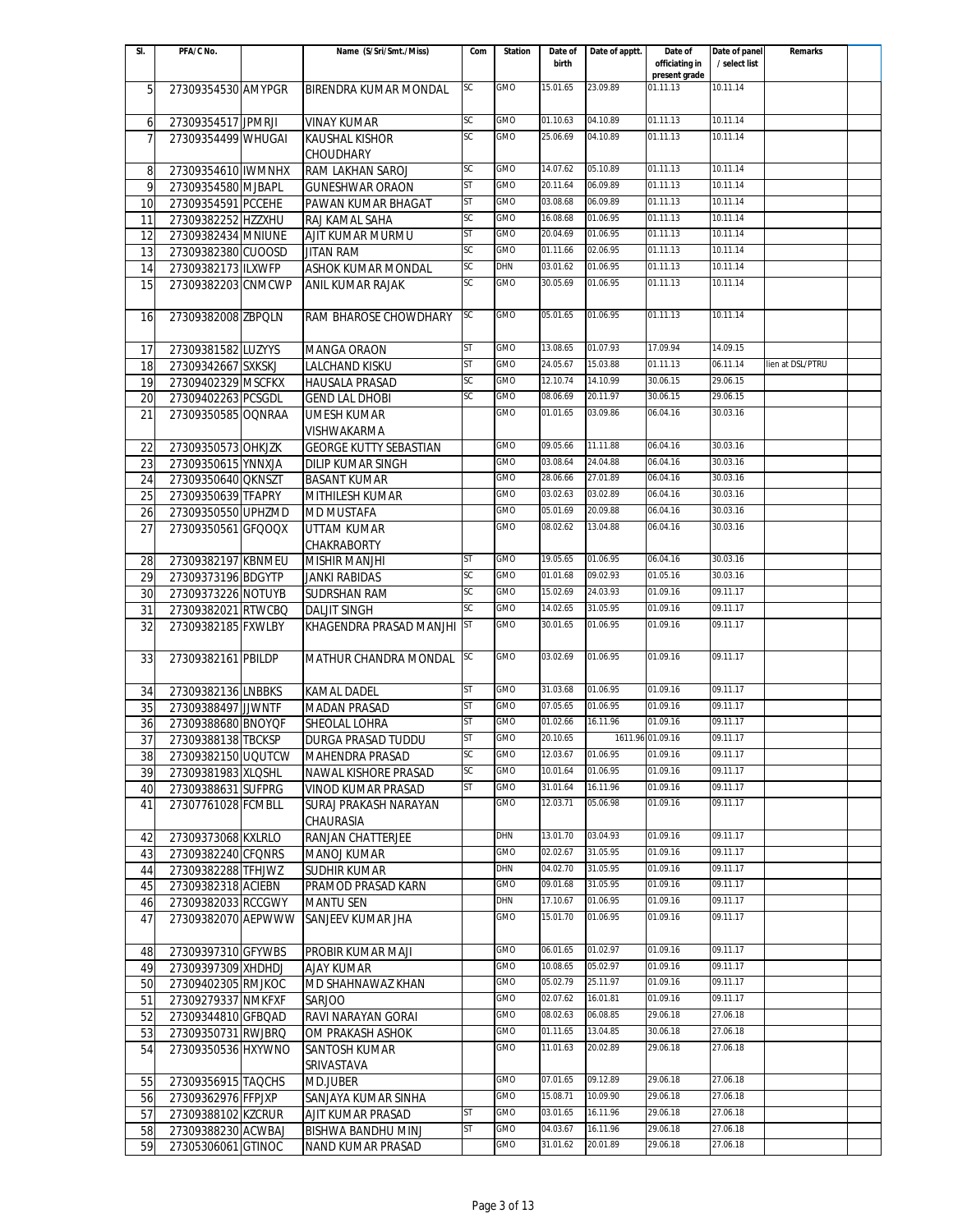| SI.             | PFA/C No.                     | Name (S/Sri/Smt./Miss)       | Com       | <b>Station</b> | Date of  | Date of apptt.    | Date of                         | Date of panel | Remarks                 |  |
|-----------------|-------------------------------|------------------------------|-----------|----------------|----------|-------------------|---------------------------------|---------------|-------------------------|--|
|                 |                               |                              |           |                | birth    |                   | officiating in<br>present grade | / select list |                         |  |
| 60              | 27309342242 ZQNDRT            | DHANESHWAR NAYAK             |           | GMO            | 02.03.62 | 27.08.88          | 30.06.18                        | 27.06.18      |                         |  |
| 61              | 27309362964 OCSLFO            | <b>RANJAN DEVI</b>           |           | GMO            | 21.04.65 | 14.11.90          | 29.06.18                        | 27.06.18      |                         |  |
| 62              | 27309366301 TMPTRN            | PALLAB MUKHOPADHYA           |           | GMO            | 20.02.70 | 29.10.91          | 29.06.18                        | 27.06.18      |                         |  |
| 63              | 27309367779 IUHHAQ            | <b>RAJKISHOR MAHTO</b>       |           | GMO            | 05.06.73 | 08.02.92          | 29.06.18                        | 27.06.18      |                         |  |
| 64              | 27309367792 UGXHTD            | ABDUL SATTAR ANSARI          |           | <b>GMO</b>     | 13.01.68 | 17.03.92          | 29.06.18                        | 27.06.18      |                         |  |
| 65              | 27309368980 RGUGMN            | CHURAMAN THAKUR              |           | <b>GMO</b>     | 10.01.72 | 16.05.92          | 29.06.18                        | 27.06.18      |                         |  |
| 66              | 27309381971 SIYFZT            | PRADIP KUMAR LAL             | SC        | <b>GMO</b>     | 12.10.66 | 03.06.95          | 29.06.18                        | 27.06.18      |                         |  |
| 67              | 27309369340 OKUHPJ            | PHAUDI YADAV                 |           | GJD            | 08.01.71 | 26.06.92          | 29.06.18                        | 27.06.18      |                         |  |
| 68              | 27309369363 GZBZZH            | AWADHESH KUMAR               |           | GMO            | 20.01.72 | 29.06.92          | 29.06.18                        | 27.06.18      |                         |  |
| 69              | 28016000312 PYTMWA            | <b>BHAGIRATH RAJWAR</b>      | SC        | GMO            | 21.10.75 | 10.09.07          | 24.11.18                        |               | Lien at CRW/HRT         |  |
| 70              | 50714100811 PSZOQN            | SHAMBHU SHARAN SINGH         |           | GMO            | 02.12.79 | 20.01.05          | 27.06.19                        | 12.06.19      |                         |  |
| 71              | 27309369650 JYOPKX            | PURAN MAHATO                 |           | GMO            | 25.01.73 | 15.09.92          | 27.06.19                        | 12.06.19      |                         |  |
| $\overline{72}$ | 27309369673 FFKSWG            | MD.ANWAR AHMED               |           | GMO            | 07.11.63 | 20.11.92          | 27.06.19                        | 12.06.19      |                         |  |
| 73              | 27309373070 TSGRXE            | SHUVANKAR SARKAR             |           | DHN            | 08.02.74 | 06.04.93          | 27.06.19                        | 12.06.19      |                         |  |
| 74              | 27309373111 FAAZRJ            | <b>MD HAMEED</b>             |           | <b>GMO</b>     | 04.11.69 | 09.06.93          | 27.06.19                        | 12.06.19      |                         |  |
| 75              | 27309373925 FJYCUY            | SUNIL KUMAR SHARMA           |           | GMO            | 02.11.63 | 16.07.93          | 27.06.19                        | 12.06.19      |                         |  |
| 76              | 27309373950 LFOJLX            | SANJAY KUMAR                 |           | GMO            | 10.10.72 | 20.07.93          | 27.06.19                        | 12.06.19      |                         |  |
| 77              | 27309364626 QWSNYS            | RANJEET DUTTA                |           | GMO            | 04.09.65 | 18.01.91          | 27.06.19                        | 12.06.19      |                         |  |
| 78              | 27309371539 RTSOGF            | <b>TAPAN KUMAR SIKDAR</b>    |           | GMO            | 03.06.62 | 26.03.86          | 27.06.19                        | 12.06.19      |                         |  |
| 79              | 27309376847 TWZWRJ            | PRADEIP KUMAR SINGH          |           | GMO            | 20.04.72 | 17.06.94          | 27.06.19                        | 12.06.19      |                         |  |
| 80              | 27309379241 KONKPX            | RAJU SINGH                   |           | GMO            | 01.01.66 | 17.11.94          | 27.06.19                        | 12.06.19      |                         |  |
| 81              | 27309379265 TPMGTY            | PARITOSH KUMAR               |           | GMO            | 02.09.64 | 23.11.94          | 27.06.19                        | 12.06.19      |                         |  |
| 82              | 27309379320 CNOLMZ            | <b>SHANKAR KUMAR</b>         |           | <b>GMO</b>     | 26.12.68 | 30.11.94          | 27.06.19                        | 12.06.19      |                         |  |
| 83              | 27309379332 GNEXXX            | RAM KEWAL NATH YADAV         |           | GMO            | 30.07.73 | 10.12.94          | 03.07.19                        | 12.06.19      |                         |  |
| 84              | 27309385721 LRKBNG            | SHAMSUZZAMAN MALLIK          |           | GMO            | 01.03.67 | 01.08.95          | 01.07.19                        | 12.06.19      |                         |  |
| 85              | 27309385356 TFCSGE            | SHYAM BEHARI PRASAD          |           | GMO            | 20.01.62 | 21.09.95          | 07.08.19                        | 12.06.19      |                         |  |
| 86              | 27309373962 WNAHSO            | <b>LALAN PRASAD SAW</b>      |           | GMO            | 03.01.72 | 20.07.93          | 07.08.19                        | 12.06.19      |                         |  |
| 87              | 27309382215 PITIZH            | <b>SOUMEN DUTTA</b>          |           | DHN            | 23.06.70 | 01.06.95          | 05.08.19                        | 12.06.19      |                         |  |
| 88              | 27309385708 HKBFKN            | RAMJI CHOUDHARY              |           | GMO            | 03.04.68 | 04.09.96          | 07.08.19                        | 12.06.19      |                         |  |
| 89              | 27309388072 QDCNHW            | SHIO PRAKASH                 | <b>SC</b> | <b>GMO</b>     | 15.01.63 | 16.11.96          | 10.10.19                        | 12.06.19      |                         |  |
|                 |                               |                              |           |                |          |                   |                                 |               |                         |  |
| 90              | 27309388424 XOBRIN            | <b>SAMSON TIGGA</b>          | ST        | <b>GMO</b>     | 14.04.69 | 16.11.96          | 10.10.19                        | 12.06.19      |                         |  |
| 94              | 28016005444 WKPJYN            | SURAJ KUMAR PASWAN           | SC        | GMO            | 03.07.87 | 25.06.13          | 18.06.20                        |               | Lien at CRW/HRT         |  |
| 95              | 27309388060 GFTYPJ            | MAHESH PRASAD RAJAK          | SC        | GMO            | 16.05.66 | 16.11.96          | 30.08.20                        | 28.08.20      |                         |  |
| 96              | 27309388898 SZZMFH            | <b>MD MOBIN</b>              |           | GMO            | 20.08.64 |                   | 1010.96 29.08.20                | 28.08.20      |                         |  |
| 97              | 27309388175 YHHWEE            | <b>DILIP KUMAR DEB</b>       |           | GMO            | 22.11.67 | 16.11.96          | 29.08.20                        | 28.08.20      |                         |  |
| 98              | 27309388199 NWNSYY            | RAJIV KUMAR SEN              |           | GMO            | 15.10.69 | 16.11.96          | 30.08.20                        | 28.08.20      |                         |  |
| 99              | 27309388229 NOEQMI            | PRAMOTHO BANERJEE            |           | GMO            | 07.01.68 | 16.11.96          | 29.08.20                        | 28.08.20      |                         |  |
| 100             | 27309387961 PEWWII            | <b>ARVIND KUMAR</b>          |           | <b>GMO</b>     | 12.03.68 | 16.11.96          | 29.08.20                        | 28.08.20      |                         |  |
| 101             | 27309388400 BYMKRD            | <b>BISHNU CHARAN MAHANTY</b> |           | <b>GMO</b>     | 21.12.67 | 16.11.96          | 29.08.20                        | 28.08.20      |                         |  |
|                 |                               |                              |           |                |          |                   |                                 |               |                         |  |
| 102             | 27309388436 CSRZIE            | RAJESH KUMAR SAHAY           |           | GMO            | 30.01.69 | 16.11.96          | 29.08.20                        | 28.08.20      |                         |  |
| 103             | 27309388515 WKEFJI            | RAJENDRA PRASAD              | SC        | GMO            | 12.02.63 | 16.11.96          | 29.08.20                        | 28.08.20      |                         |  |
| 104             | 27309388552 WZIUIZ            | CHANDRA KESH AZAD            | SC        | GMO            | 15.10.66 | 16.11.96          | 29.08.20                        | 28.08.20      |                         |  |
| 105             | 27309388011 EXGHUE            | JOY PRAKASH RAM              | SC        | GMO            | 05.03.70 | 16.11.96          | 29.08.20                        | 28.08.20      |                         |  |
| 106             | 27309388412 ONILDJ            | <b>JAY PRAKASH</b>           | SC        | GMO            | 22.03.69 | 16.11.96          | 29.08.20                        | 28.08.20      |                         |  |
| 107             | 27309388527 AGOOAR            | <b>UDAY KUMAR</b>            | SC        | GMO            | 05.06.65 | 16.11.96          | 29.08.20                        | 28.08.20      |                         |  |
| 108             | 27309388590 HLAURS            | BANDHAN KARMALI              | ST        | GMO            | 20.02.69 | 19.07.96          | 29.08.20                        | 28.08.20      |                         |  |
| 109             | 27309388266 ITFTHU            | JITENDRA TIWARI              |           | GMO            | 21.01.71 | 16.11.96          | 29.08.20                        | 28.08.20      |                         |  |
| 110             | 27309388187 YBJCBU            | PRAVASH KUMAR GHOSH          |           | GMO            | 21.12.69 | 16.11.96          | 29.08.20                        | 28.08.20      |                         |  |
| 111             | 27309387950 YIRDOX            | ACHINTA CHAKRABORTY          |           | GMO            | 05.01.70 | 16.11.96          | 29.08.20                        | 28.08.20      |                         |  |
| 112             | 27309388151 EZOEQC            | <b>BINOY GOPAL PARBAT</b>    |           | GMO            | 04.01.70 | 16.11.96          | 29.08.20                        | 28.08.20      |                         |  |
| 113             | 27309329572 WZLNJA            | <b>BODRI GOPE</b>            |           | GMO            | 03.02.64 | 22.03.86          | 29.08.20                        | 28.08.20      |                         |  |
| 114             | 27309354669 CQZHJP            | NIRMAL MAHATO                |           | GMO            | 20.02.65 | 07.01.89          | 19.09.20                        | 28.08.20      |                         |  |
| 115             | 27309354700 WQYMEK            | TULSI DAS BAURI              | SC        | GMO            | 04.06.68 | 23.11.89          | 29.08.20                        | 28.08.20      |                         |  |
| 116             | 27309356873 NBBTKH            | KHAGENDRA MAHATO             |           | GMO            | 10.03.66 | 20.12.89          | 30.08.20                        | 28.08.20      |                         |  |
| 117             | 27309356885 MYHIZF            | RAJENDRA PRASAD              |           | GMO            | 04.02.62 | 24.12.89          | 30.08.20                        | 28.08.20      |                         |  |
| 118             | 27309412566 FENXHR            | SATISH KUMAR                 |           | GMO            | 02.01.80 | 19.07.99          | 28.08.20                        | 28.08.20      | ON DEPUTATION<br>AT BJU |  |
| 119             | 27309362101 CQPDRD            | ANIL KUMAR MURMU             | <b>ST</b> | GMO            | 02.01.68 | 07.09.91          | 04.09.20                        | 28.08.20      |                         |  |
| 120             | 27309388059 TYMTQE            | RAMJEE RAM                   | SC        | GMO            | 29.12.65 | 16.11.96          | 04.09.20                        | 28.08.20      |                         |  |
| 121             | 27309412578 JKWJYJ            | <b>ANIL KUMAR</b>            |           | GMO            | 09.05.77 | 21.07.99          | 04.09.20                        | 28.08.20      |                         |  |
|                 | Category: TECHNICIAN Gr.I/TRS |                              |           |                |          | SANC.STRENGT: 261 |                                 |               |                         |  |

**Scale : Rs.5200- Grade Pay : Rs.2800/- 20200/-(LEVEL-5)**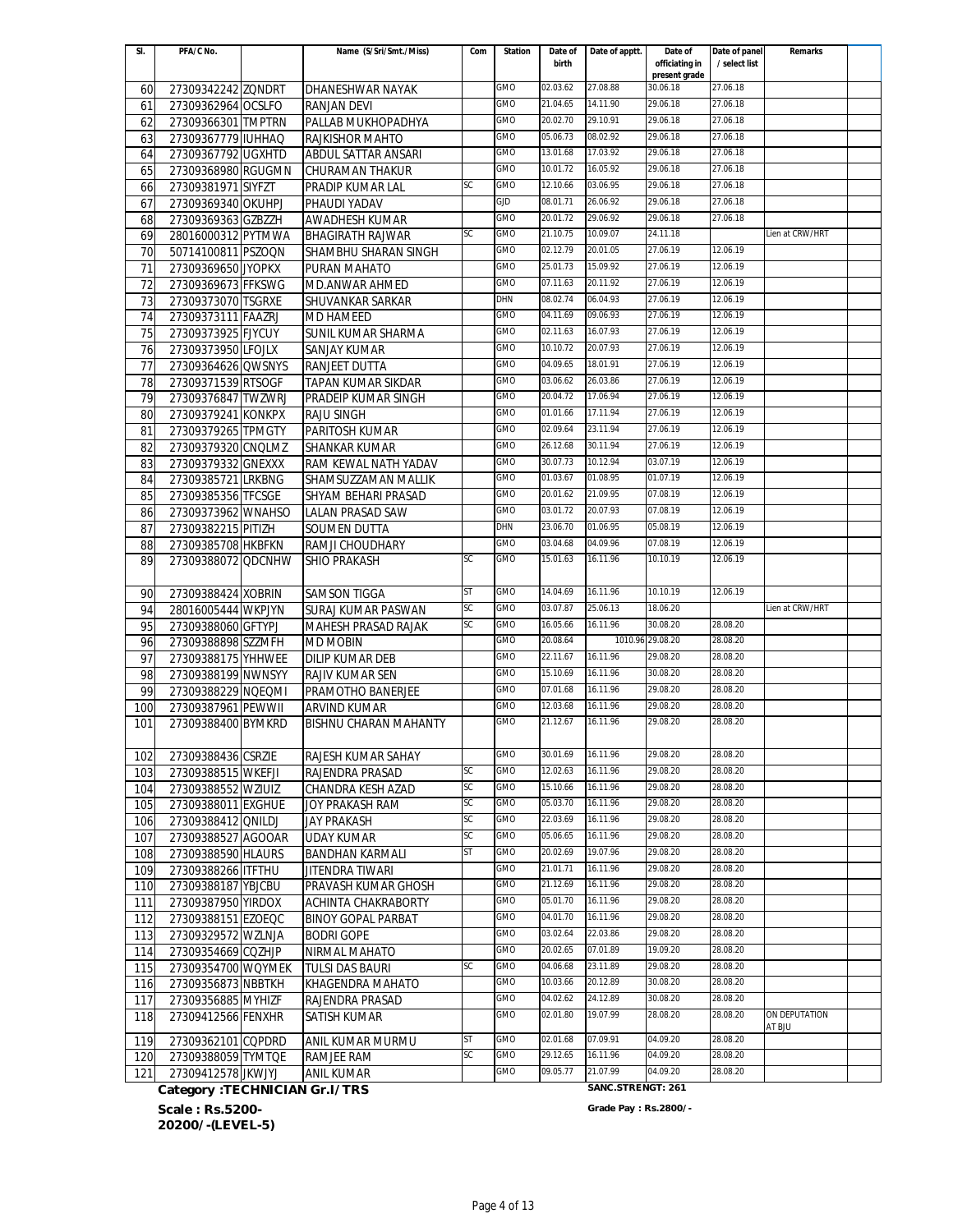| SI.             | PFA/C No.          | Name (S/Sri/Smt./Miss)        | Com       | <b>Station</b> | Date of  | Date of apptt. | Date of                         | Date of panel | Remarks          |  |
|-----------------|--------------------|-------------------------------|-----------|----------------|----------|----------------|---------------------------------|---------------|------------------|--|
|                 |                    |                               |           |                | birth    |                | officiating in<br>present grade | / select list |                  |  |
| $\mathbf{1}$    | 27309382239 LBZGXY | RABINDRA PRASAD               | SC        | Dn             | 04.08.66 | 01.06.95       |                                 | 18.07.05      | Under punishment |  |
|                 |                    |                               |           | Yd./GMO        |          |                |                                 |               |                  |  |
| $\overline{2}$  | 27309388382 EXDYLD | PRAMOD KUMAR LAL              | <b>SC</b> | GMO            | 02.06.65 | 16.11.96       | 01.11.13                        | 18.11.14      |                  |  |
| 3               | 27309388369 JTCUYG | <b>BANS NARAIN</b>            | SC        | GMO            | 20.07.67 | 16.11.96       | 01.11.13                        | 18.11.14      |                  |  |
| $\overline{4}$  | 27309388692 HXOFMJ | <b>RAJ KUMAR</b>              | SC        | <b>GMO</b>     | 25.05.69 | 16.11.96       | 01.11.13                        | 18.11.14      |                  |  |
| 5               | 27309388813 RZNFKP | <b>SURESH RAJBANSHI</b>       | SC        | <b>GMO</b>     | 27.01.65 | 29.11.96       | 01.11.13                        | 18.11.14      |                  |  |
| 6               | 27309388771 YJCDZH | <b>FATICK CHANDRA RABIDAS</b> | SC        | GMO            | 01.02.67 | 29.11.96       | 01.11.13                        | 18.11.14      |                  |  |
| 7               | 27309388576 WOOMFJ | SATYA BRATA MANDAL            | SC        | GMO            | 04.03.71 | 16.11.96       | 01.11.13                        | 18.11.14      |                  |  |
| 8               | 27309388473 BNERJA | PASKAL TIGGA                  | ST        | GMO            | 18.01.68 | 16.11.96       | 01.11.13                        | 18.11.14      |                  |  |
| 9               | 27309393663 SJNZDH | <b>JAGESHWAR KARMALI</b>      | <b>ST</b> | GMO            | 13.05.65 | 13.05.98       | 01.11.13                        | 18.11.14      |                  |  |
| 10              | 27309412580 URBFXT | <b>BASUDEO MANDAL</b>         |           | GMO            | 03.05.70 | 22.07.99       | 09.01.15                        | 18.11.14      |                  |  |
| 11              | 27312121769 GRPAQE | SUKHDEO PRASAD MAHTO          |           | GMO            | 11.12.79 | 24.04.99       | 09.01.15                        | 18.11.14      |                  |  |
| 12              | 27309398831 BCPUWF | SHAILESH KUMAR MISHRA         |           | <b>CCC/DHN</b> | 22.06.69 | 05.03.99       | 02.02.15                        | 18.11.14      |                  |  |
| 13              | 27309369624 WXAJNR | ROHAN MAHTO                   |           | GMO            | 04.01.72 | 10.07.92       | 14.01.15                        | 18.11.14      |                  |  |
| 14              | 27309412591 JXDDBD | <b>SHRIKANT BIND</b>          | OBC       | <b>GMO</b>     | 05.07.78 | 04.08.99       | 09.01.15                        | 18.11.14      |                  |  |
| 15              | 27309281794 NXZGKU | <b>MAHENDRA PRASAD</b>        |           | GMO            | 12.03.62 | 12.12.82       | 09.01.15                        | 18.11.14      |                  |  |
| 16              | 27309361698 ZCUDIP | DEO NANDAN YADAV              |           | Dn             | 15.07.69 | 21.03.91       | 14.01.15                        | 18.11.14      |                  |  |
|                 |                    |                               |           | Yd./GMO        |          |                |                                 |               |                  |  |
| 17              | 27309362034 FWUIGY | <b>TULSI MAHTO</b>            |           | GMO            | 01.01.66 | 30.05.91       | 09.01.15                        | 18.11.14      |                  |  |
| 18              | 27309412797 TODCSD | <b>SUDAMA CHAUDHARY</b>       |           | GMO            | 02.12.72 | 29.09.99       | 10.01.15                        | 18.11.14      |                  |  |
| 19              | 27309412610 HJOIDX | SARFARAZ AHMAD                |           | <b>GMO</b>     | 06.02.73 | 29.09.99       | 09.01.15                        | 18.11.14      |                  |  |
| 20              | 27309412815 AMTIBC | <b>KULDIP SINGH</b>           |           | <b>GMO</b>     | 02.04.75 | 01.10.99       | 09.01.15                        | 18.11.14      |                  |  |
| $\overline{21}$ | 27309379307 IENKQQ | <b>JAG RAKCHHAK KUMAR</b>     | SC        | <b>GMO</b>     | 01.01.64 | 26.11.94       | 09.01.15                        | 18.11.14      |                  |  |
| 22              | 27309388394 PORICP | RABINDRA PASWAN               | SC        | GMO            | 15.04.62 | 16.11.96       | 09.01.15                        | 18.11.14      |                  |  |
| 23              | 27309393640 RXAGWR | <b>BRAJESHWAR KUMAR</b>       | SC        | GMO            | 15.07.65 | 13.05.98       | 09.01.15                        | 18.11.14      |                  |  |
| 24              | 27309373081 NRQMSH | <b>BHIM SEN MURMU</b>         | <b>ST</b> | DHN            | 10.04.74 | 06.04.93       | 15.01.15                        | 18.11.14      |                  |  |
| 25              | 27309387500 RNGDOM | RAM LAL RAM                   | <b>SC</b> | GMO            | 11.01.72 | 14.02.96       | 09.01.15                        | 18.11.14      |                  |  |
| 26              | 27309388450 LPOUAF | <b>DEORAJ BEDIA</b>           | ST        | GMO            | 20.06.62 | 16.11.96       | 09.01.15                        | 18.11.14      |                  |  |
| 27              | 27309356927 AABWGF | <b>MD.SULTAN ANSARI</b>       |           | <b>GMO</b>     | 01.03.67 | 14.03.90       | 01.01.16                        | 30.12.15      |                  |  |
| 28              | 27309356903 ZGZLIA | PARAMESHWAR NAYAK             |           | <b>GMO</b>     | 03.07.70 | 14.05.90       | 31.12.15                        | 30.12.15      |                  |  |
| 29              | 27309363002 GEXTAY | <b>BISWANATH MAHATO</b>       |           | <b>GMO</b>     | 15.01.64 | 05.03.91       | 31.12.15                        | 30.12.15      |                  |  |
| 30              | 27309291192 OTRBRI | MD. GYAS                      |           | GMO            | 25.01.66 | 18.01.86       | 31.12.15                        | 30.12.15      |                  |  |
| 31              | 27309321706 SLGJGM | MADAN HAZAM                   |           | GMO            | 25.07.68 | 07.12.86       | 31.12.15                        | 30.12.15      |                  |  |
| 32              | 27309321720 FIQRGC | <b>SOBRAN MAHATO</b>          |           | GMO            | 26.09.67 | 11.08.87       | 31.12.15                        | 30.12.15      |                  |  |
| 33              | 27309341511 BMXZDO | <b>BADRI NATH MANDAL</b>      |           | GMO            | 04.01.65 | 20.01.88       | 31.12.15                        | 30.12.15      |                  |  |
| 34              | 27309354694 KKCKSE | <b>KRISHNA THAKUR</b>         |           | GMO            | 13.04.70 | 06.10.89       | 31.12.15                        | 30.12.15      |                  |  |
| 35              | 27309388564 BSYEMH | <b>SUBHAS DAS</b>             | SC        | GMO            | 03.02.67 | 16.11.96       | 31.12.15                        | 30.12.15      |                  |  |
| 36              | 27309412918 BOUZLX | RAJENDRA RAM BANSFOR          | SC        | GMO            | 05.02.79 | 12.07.01       | 31.12.15                        | 30.12.15      |                  |  |
| 37              | 27309412839 JKTSEL | <b>LALDEV YADAV</b>           |           | <b>GMO</b>     | 10.08.80 | 01.11.00       | 31.12.15                        | 30.12.15      |                  |  |
| 38              | 27309412840 WYDBBK | <b>BINOD KUMAR MANDAL</b>     |           | DHN            | 15.01.74 | 01.03.01       | 31.12.15                        | 30.12.15      |                  |  |
| 39              | 27309388485 BEWRPZ | <b>HATESHWAR HANSDA</b>       | <b>ST</b> | GMO            | 05.05.69 | 19.07.96       | 31.12.15                        | 30.12.15      |                  |  |
| 40              | 27309388126 HKJWBX | <b>DINESH ROY</b>             | <b>SC</b> | <b>GMO</b>     | 25.05.70 | 19.07.96       | 31.12.15                        | 30.12.15      |                  |  |
| 41              | 27309527175 MBSMDK | <b>SATYA PRAKASH</b>          | SC        | BJU            | 05.02.81 | 05.10.07       | 31.12.15                        | 30.12.15      | ON DEPUTATION AT |  |
|                 |                    |                               |           |                |          |                |                                 |               | BJU              |  |
| 42              | 27309412864 EBOKPL | <b>RAJIV RANJAN</b>           |           | <b>GMO</b>     | 12.02.82 | 05.03.01       | 01.09.16                        | 21.11.16      |                  |  |
| 43              | 27309412876 HGOHQS | MD SHAMSER ALI                |           | <b>GMO</b>     | 01.03.81 | 13.04.01       | 01.09.16                        | 21.11.16      |                  |  |
| 44              | 27309412890 UNHYPY | RAMESHWAR SAHU                |           | <b>GMO</b>     | 05.02.77 | 01.06.01       | 01.09.16                        | 21.11.16      |                  |  |
| 45              | 27309412906 HTAWPY | PARSHURAM SINGH               |           | GMO            | 09.04.73 | 12.07.01       | 01.09.16                        | 21.11.16      |                  |  |
| 46              | 27309388722 LOBXFD | <b>GOBIND HEMBRAM</b>         | ST        | GMO            | 24.02.67 | 19.07.96       | 01.09.16                        | 21.11.16      |                  |  |
| 47              | 27309412931 CTPZQS | <b>NAWAL KISHORE SINGH</b>    |           | GMO            | 23.01.73 | 26.07.01       | 01.09.16                        | 21.11.16      |                  |  |
| 48              | 27309412943 JQYKHN | RABINDRA KUMAR SAH            |           | GMO            | 06.07.67 | 07.08.01       | 01.09.16                        | 21.11.16      |                  |  |
| 49              | 27309412955 DTRZEL | RAJAY KISHORE SRIVASTAVA      |           | DHN            | 26.02.70 | 22.09.01       | 01.09.16                        | 21.11.16      |                  |  |
| 50              | 27309309986 OKDSJD | <b>BABLU CHAKRABORTY</b>      |           | GMO            | 03.02.64 | 04.11.85       | 01.09.16                        | 21.11.16      |                  |  |
| 51              | 27309356897 PJZFZG | ARUN KUMBHAKAR                |           | GMO            | 10.05.62 | 14.03.90       | 01.09.16                        | 21.11.16      |                  |  |
| 52              | 27309366209 DEQGCX | <b>EBADAT ALI</b>             |           | GMO            | 07.09.68 | 02.02.91       | 01.09.16                        | 21.11.16      |                  |  |
| 53              | 27309412967 PRXYMF | <b>DIPANKAR SEN</b>           |           | GMO            | 29.04.72 | 01.12.01       | 01.09.16                        | 21.11.16      |                  |  |
| 54              | 27309363026 AXXTGO | SAKUNTALA DEVI                |           | GMO            | 04.05.67 | 30.11.90       | 01.09.16                        | 21.11.16      |                  |  |
| 55              | 27309373123 KICWMG | <b>BINOD GOPE</b>             |           | GMO            | 12.01.74 | 09.06.93       | 13.07.18                        | 21.11.16      |                  |  |
| 56              | 27309379230 PJBJBO | PIRTAM MAHATO                 |           | GMO            | 27.02.75 | 03.09.94       | 01.09.16                        | 21.11.16      |                  |  |
| 57              | 27309342412 FEHAUH | SUDAMA MAHATO                 |           | GMO            | 02.11.64 | 24.01.88       | 01.09.16                        | 21.11.16      |                  |  |
| 58              | 27309379319 QRUECK | <b>UMESH YADAV</b>            |           | GMO            | 10.06.75 | 28.11.94       | 01.09.16                        | 21.11.16      |                  |  |
| 59              | 27309321901 WYERMW | MUSTAKIM ANSARI               |           | GMO            | 01.03.65 | 02.07.86       | 01.09.16                        | 21.11.16      |                  |  |
| 60              | 27309387432 TOYGXR | SANICHAR MAHATO               |           | GMO            | 16.01.74 | 28.11.95       | 01.09.16                        | 21.11.16      |                  |  |
| 61              | 27309387390 IFTPAC | CHINTAMANI SAW                |           | GMO            | 06.03.71 | 29.11.95       | 01.09.16                        | 21.11.16      |                  |  |
| 62              | 27309388254 YCRAYY | SUSHIL KUMAR BASKEY           | ST        | GMO            | 26.11.68 | 16.11.96       | 01.09.16                        | 21.11.16      |                  |  |
| 63              | 27309388461 WKLLQL | <b>BIRBAL BASKEY</b>          | ST        | GMO            | 01.04.68 | 16.11.96       | 01.09.16                        | 21.11.16      |                  |  |
| 64              | 27309503780 ZYBZUJ | <b>JASVEER PANNA</b>          | ST        | GMO            | 20.04.78 | 06.06.05       | 01.09.16                        | 21.11.16      |                  |  |
|                 |                    |                               |           |                |          |                |                                 |               |                  |  |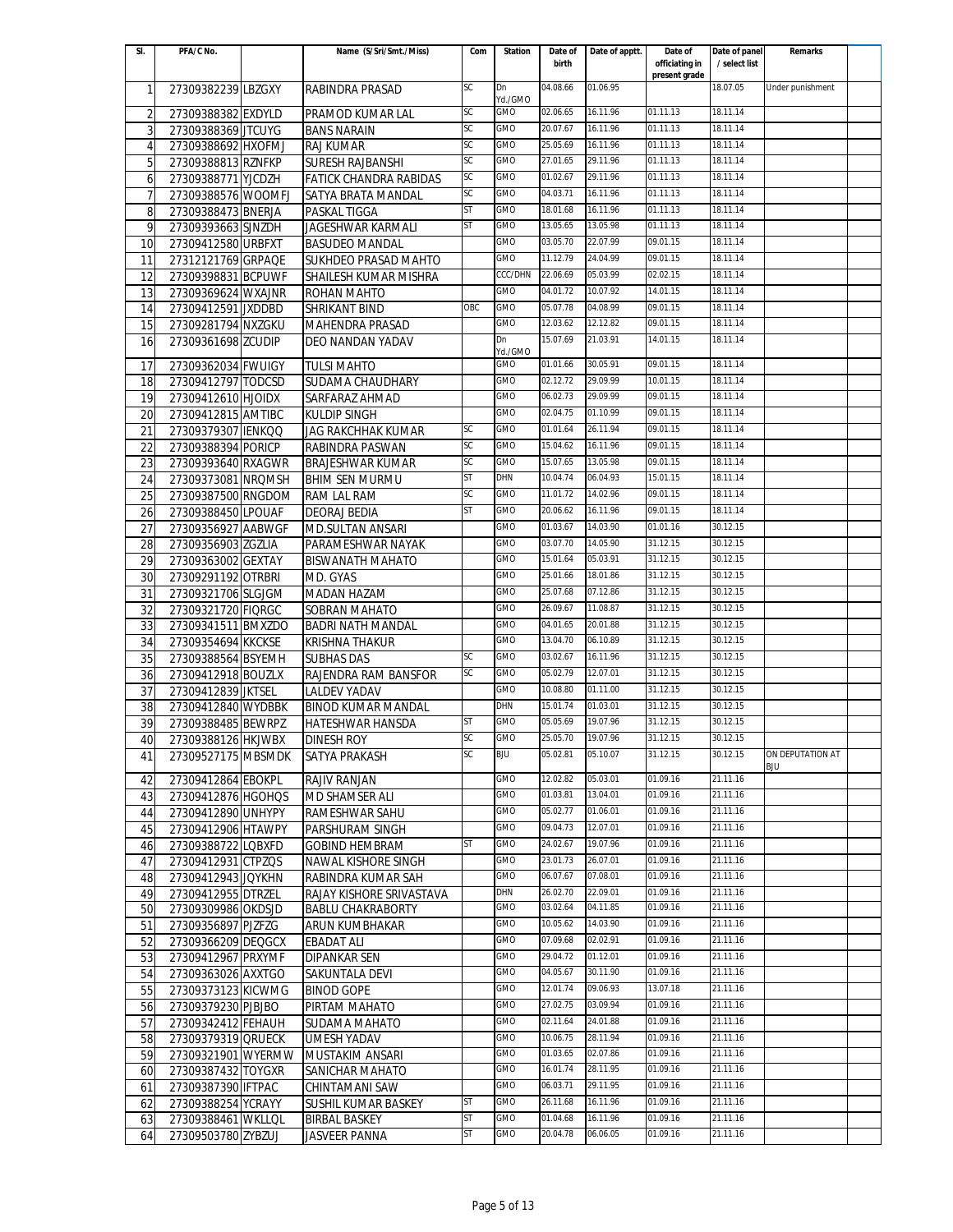| SI. | PFA/C No.          |               | Name (S/Sri/Smt./Miss)        | Com       | <b>Station</b> | Date of              | Date of apptt.       | Date of                         | Date of panel        | Remarks              |  |
|-----|--------------------|---------------|-------------------------------|-----------|----------------|----------------------|----------------------|---------------------------------|----------------------|----------------------|--|
|     |                    |               |                               |           |                | birth                |                      | officiating in<br>present grade | / select list        |                      |  |
| 65  | 27309387444 WIFYWD |               | SURENDRA CHAUDHARY            |           | GMO            | 27.01.66             | 07.12.95             | 01.09.16                        | 21.11.16             |                      |  |
| 66  | 27309387316 UZDTBG |               | KAMLESH KUMAR YADAV           |           | GMO            | 25.07.75             | 17.11.96             | 01.09.16                        | 21.11.16             |                      |  |
| 67  | 27309387328 SCFBUF |               | DHANANJAY KUMAR MAHATO        |           | GMO            | 15.02.77             | 01.12.96             | 01.09.16                        | 21.11.16             |                      |  |
|     |                    |               |                               |           |                |                      |                      |                                 |                      |                      |  |
| 68  | 27309325566 MWOSGN |               | <b>BISWAJIT BISWAS</b>        |           | <b>GMO</b>     | 05.01.67             | 09.04.87             | 01.09.16                        | 21.11.16             |                      |  |
|     |                    |               |                               |           | GMO            | 01.01.69             | 17.02.88             | 01.09.16                        | 21.11.16             |                      |  |
| 69  | 27309351541 EELXHI |               | SATYA NARAYAN SINGH           | ST        | <b>GMO</b>     | 25.12.68             | 16.11.96             | 01.09.16                        | 21.11.16             |                      |  |
| 70  | 27309388321 RUUJPJ |               | NAGESHWAR BEDIA               |           |                |                      |                      |                                 |                      |                      |  |
| 71  | 27309502294 DPJCSU |               | KAMESHWAR PRASAD              |           | DHN            | 02.01.76             | 15.01.05             | 01.09.16                        | 21.11.16             |                      |  |
|     |                    |               | <b>MAHATO</b>                 |           |                |                      |                      |                                 |                      |                      |  |
| 72  | 27309527102 APGLTA |               | SUMAN KUMAR ROY               |           | GMO            | 17.09.80             | 05.10.07             | 01.09.16                        | 21.12.17             |                      |  |
| 73  | 27309527138 MKEIRC |               | <b>MANOJ KUMAR</b>            |           | GMO            | 01.04.78             | 05.10.07             | 01.09.16                        | 21.12.17             |                      |  |
| 74  | 27309527163 JZBYIN |               | <b>VIKASH KUMAR GUPTA</b>     |           | GMO            | 16.04.76             | 05.10.07             | 01.09.16                        | 21.12.17             |                      |  |
| 75  | 27309527199 UYZFWH |               | MD SAJID HUSSAIN              |           | <b>GMO</b>     | 05.01.76             | 10.10.07             | 01.09.16                        | 21.12.17             |                      |  |
| 76  | 27309527205 WSIOZB |               | <b>VIKASH KUMAR</b>           |           | GMO            | 10.01.78             | 10.10.07             | 01.09.16                        | 21.12.17             |                      |  |
| 77  | 27309527904 CPJOYE |               | PRABHA KANT                   |           | BJU            | 17.07.75             | 25.10.07             | 01.09.16                        | 21.12.17             | ON DEPUTATION        |  |
| 78  | 27309527941 JOXIIG |               | <b>RAKESH KUMAR</b>           |           | GMO            | 24.01.80             | 25.10.07             | 01.09.16                        | 21.12.17             |                      |  |
| 79  | 27309528003 OCPPUH |               | RAGHUNATH KUMAR NIRALA        |           | <b>BJU</b>     | 23.11.79             | 30.10.07             | 01.09.16                        | 21.12.17             | <b>ON DEPUTATION</b> |  |
|     |                    |               |                               |           |                |                      |                      |                                 |                      | AT BJU               |  |
| 80  | 27313778742 ZKRPNO |               | NAWEEN KUMAR                  |           | GMO            | 03.01.78             | 20.05.06             | 01.09.16                        | 21.12.17             |                      |  |
| 81  | 27399409823 NYOLFI |               | SRIKANT RANA                  |           | GMO            | 10.10.81             | 05.08.08             | 01.09.16                        | 21.12.17             |                      |  |
| 82  | 27324001028 TSMGOY |               | <b>HUBLAL SAW</b>             |           | GMO            | 02.02.78             | 11.01.08             | 01.09.16                        | 21.12.17             |                      |  |
| 83  | 27308512565 ZGLFZY |               | <b>GANESH CHANDRA KARMKAR</b> |           | GMO            | 22.03.77             | 11.01.08             | 01.09.16                        | 21.12.17             |                      |  |
|     |                    |               |                               |           |                |                      |                      |                                 |                      |                      |  |
| 84  | 27309532225 SBUDHG |               | <b>MITHUN MONDAL</b>          | SС        | GMO            | 07.05.86             | 22.11.05             | 01.09.16                        | 21.12.17             |                      |  |
| 85  | 27340010338 TYXKTN |               | MD. RIZWAN ALAM               |           | <b>GMO</b>     | 05.08.85             | 18.01.08             | 01.09.16                        | 21.12.17             |                      |  |
| 86  | 27324001030 CNNOCR |               | MD. SAMSUL ANSARI             |           | GMO            | 30.11.74             | 30.01.08             | 01.09.16                        | 21.12.17             |                      |  |
| 87  | 50205584280 JHKFCU |               | <b>DEEPAK KUMAR</b>           |           | GMO            | 14.01.91             | 09.11.12             | 31.12.17                        | 31.12.17             |                      |  |
| 88  | 27309532298 ZUMWKZ |               | KALYAN KUMAR GHOSH            |           | GMO            | 05.05.85             | 03.01.06             | 01.01.18                        | 21.12.17             |                      |  |
| 89  | 27309532274 IRRSYK |               | UMESH KUMAR THAKUR            |           | GMO            | 05.01.84             | 11.01.06             | 01.01.18                        | 21.12.17             |                      |  |
| 90  | 27309532286 RKYZTC |               | SANJAY KUMAR                  |           | GMO            | 12.10.85             | 11.01.06             | 01.01.18                        | 21.12.17             |                      |  |
| 91  | 27311400020 BWRJPA |               | <b>SUMAN SINGH</b>            |           | <b>GMO</b>     | 01.07.72             | 08.06.07             | 01.01.18                        | 21.12.17             |                      |  |
| 92  | 27309523042 IRJPIX |               | DINESH KUMAR PRAMANIK         |           | <b>GMO</b>     | 26.10.76             | 18.06.07             | 01.01.18                        | 21.12.17             |                      |  |
| 93  | 27310401404 ZXSAPW |               |                               |           | <b>GMO</b>     | 01.01.81             | 02.07.07             | 01.01.18                        | 21.12.17             |                      |  |
|     |                    |               | RAM NARESH PRASAD YADAV       |           |                |                      |                      |                                 |                      |                      |  |
|     |                    |               |                               |           | GMO            | 02.02.79             | 09.07.07             | 01.01.18                        | 21.12.17             |                      |  |
| 94  | 27310401842 KTSNQI |               | CHANDRA DEEP RAO              | SC        | GMO            | 10.03.71             | 16.11.96             | 04.01.17                        | 21.12.17             |                      |  |
| 95  | 27309388114 LMPJRN |               | <b>NARESH PASWAN</b>          |           | GMO            |                      |                      | 01.01.18                        |                      |                      |  |
| 96  | 27310401325 DWZHEE |               | <b>RAVI KUMAR</b>             |           |                | 15.02.86             | 12.07.07             |                                 | 21.12.17<br>21.12.17 |                      |  |
| 97  | 27310401428 PFDJHD |               | JAGESHWAR MAHTO               | UR        | GMO            | 13.11.72             | 27.07.07             | 01.01.18                        |                      |                      |  |
| 98  | 27310401398 PBEKXM |               | <b>BIJENDRA PRASAD MAHATO</b> | UR<br>UR  | GMO<br>GMO     | 12.09.73<br>25.01.76 | 27.07.07<br>08.08.07 | 01.01.18<br>01.01.18            | 21.12.17<br>21.12.17 |                      |  |
| 99  | 27310401933 LMRSDB |               | <b>MANOJ KUMAR SINGH</b>      | <b>UR</b> | <b>GMO</b>     | 10.12.87             | 08.08.07             | 01.01.18                        | 21.12.17             |                      |  |
| 100 | 27310401337 EGBFSH |               | AMIT KUMAR MITRA              | OBC       | GMO            | 08.09.88             | 17.08.07             | 01.01.18                        | 21.12.17             |                      |  |
| 101 | 27310401891 ZWJEML |               | RAVI SHANKAR SINGH            |           |                |                      |                      |                                 |                      |                      |  |
| 102 | 27310403085 WUGAXQ |               | UJJWAL NAG                    | UR        | <b>GMO</b>     | 18.12.82             | 26.09.07             | 01.01.18                        | 21.12.17<br>21.12.17 |                      |  |
| 103 | 27310401430 AEYGGS |               | <b>OM PRAKASH</b>             | UR        | GMO            | 20.09.83             | 26.09.07             | 01.01.18                        |                      |                      |  |
| 104 | 27304108486 RZUDUN |               | <b>ASHOK KUMAR MURMU</b>      | ST        | GMO            | 29.12.77             | 27.09.07             | 01.01.18                        | 21.12.17             |                      |  |
| 105 | 27310401854 GMHEQU |               | RAVI KANT PRASAD              |           | GMO            | 27.12.66             | 28.09.07             | 01.01.18                        | 21.12.17             |                      |  |
| 106 | 27310402111 ISEYOZ |               | ASHOK KUMAR SUMAN             |           | GMO            | 05.11.79             | 28.09.07             | 01.01.18                        | 21.12.17             |                      |  |
| 107 | 27310401945 CDIPFQ |               | NIRANJAN KUMAR MAHATO         |           | GMO            | 02.06.75             | 13.11.07             | 01.01.18                        | 21.12.17             |                      |  |
| 108 | 27310402676 BASTDW |               | <b>GHANSHYAM KARMALI</b>      |           | GMO            | 25.09.86             | 14.11.07             | 01.01.18                        | 21.12.17             |                      |  |
| 109 | 27309351759 MDZAAS |               | <b>HEMLALL MAJHI</b>          | ST        | <b>GMO</b>     | 03.09.70             | 15.04.89             | 01.01.18                        | 21.12.17             |                      |  |
| 110 | 27309388783 XLLXQX |               | SHYAMLAL HANSDA               | ST        | <b>GMO</b>     | 05.01.66             | 29.11.96             | 01.01.18                        | 21.12.17             |                      |  |
| 111 | 27311402362 HDLSTR |               | <b>SWETA ANAND</b>            | SC        | DHN            | 13.05.85             | 31.07.08             | 21.05.19                        | 21.12.17             |                      |  |
| 112 | 27313428890 MZQEYS |               | PAPPU KUMAR                   | SC        | <b>BJU</b>     | 20.02.86             | 01.01.13             | 01.01.18                        | 21.12.17             | ON DEPUTATION        |  |
|     |                    |               |                               | SC        | GMO            | 25.02.86             | 01.01.13             | 01.01.18                        | 21.12.17             | AT BJU               |  |
| 113 | 27313428900 FTJMGM |               | <b>SUNNEY PASWAN</b>          | SC        | GJD            | 08.05.64             | 10.02.82             | 01.01.18                        | 21.12.17             |                      |  |
| 114 | 27309339966 LQOQOU |               | <b>POKHAN</b>                 |           | GMO            | 05.06.87             | 17.11.12             | 27.12.17                        | 26.12.17             | Came on M/Trf. with  |  |
|     | 115 332NP208347    | <b>GXMUZJ</b> | <b>SHAILESH KUMAR</b>         |           |                |                      |                      |                                 |                      | Sanjay Kr. Singh     |  |
|     |                    |               |                               |           |                |                      |                      |                                 |                      |                      |  |
| 116 | 50714402952 TUILCH |               | PANKAJ KUMAR                  | UR        | GMO            | 01.04.87             | 02.07.13             | 30.06.18                        | 29.06.18             | Came on M/Trf. with  |  |
|     |                    |               |                               |           |                |                      |                      |                                 |                      | Santosh Biswakarma   |  |
| 117 | 28005003398 PUUHOJ |               | RAMESH CHANDRA MANDAL         |           | GMO            | 10.11.82             | 04.03.05             | 03.12.18                        |                      | Lien at CRW/HRT      |  |
|     |                    |               |                               |           |                |                      |                      |                                 |                      |                      |  |
| 118 | 28001000251 ZXLBOE |               | HARI LAL MAHATO               |           | GMO            | 30.11.78             | 13.01.05             | 03.12.18                        |                      | Lien at CRW/HRT      |  |
| 119 | 27324131135 NUKKYT |               | CHANDAN KUMAR NAYAK           |           | GMO            | 15.10.87             | 02.07.13             | 31.12.18                        | 13.12.18             |                      |  |
| 120 | 27311406010 NCKKWZ |               | SANJAY KUMAR SUDHAKAR         | <b>SC</b> | GMO            | 28.10.92             | 09.05.11             | 31.12.18                        | 13.12.18             |                      |  |
| 121 | 27311402301 WPQQOA |               | RAJ KUMAR BISWAS              | UR        | GMO            | 18.04.89             | 04.03.08             | 31.12.18                        | 13.12.18             |                      |  |
|     |                    |               |                               |           |                |                      |                      |                                 |                      |                      |  |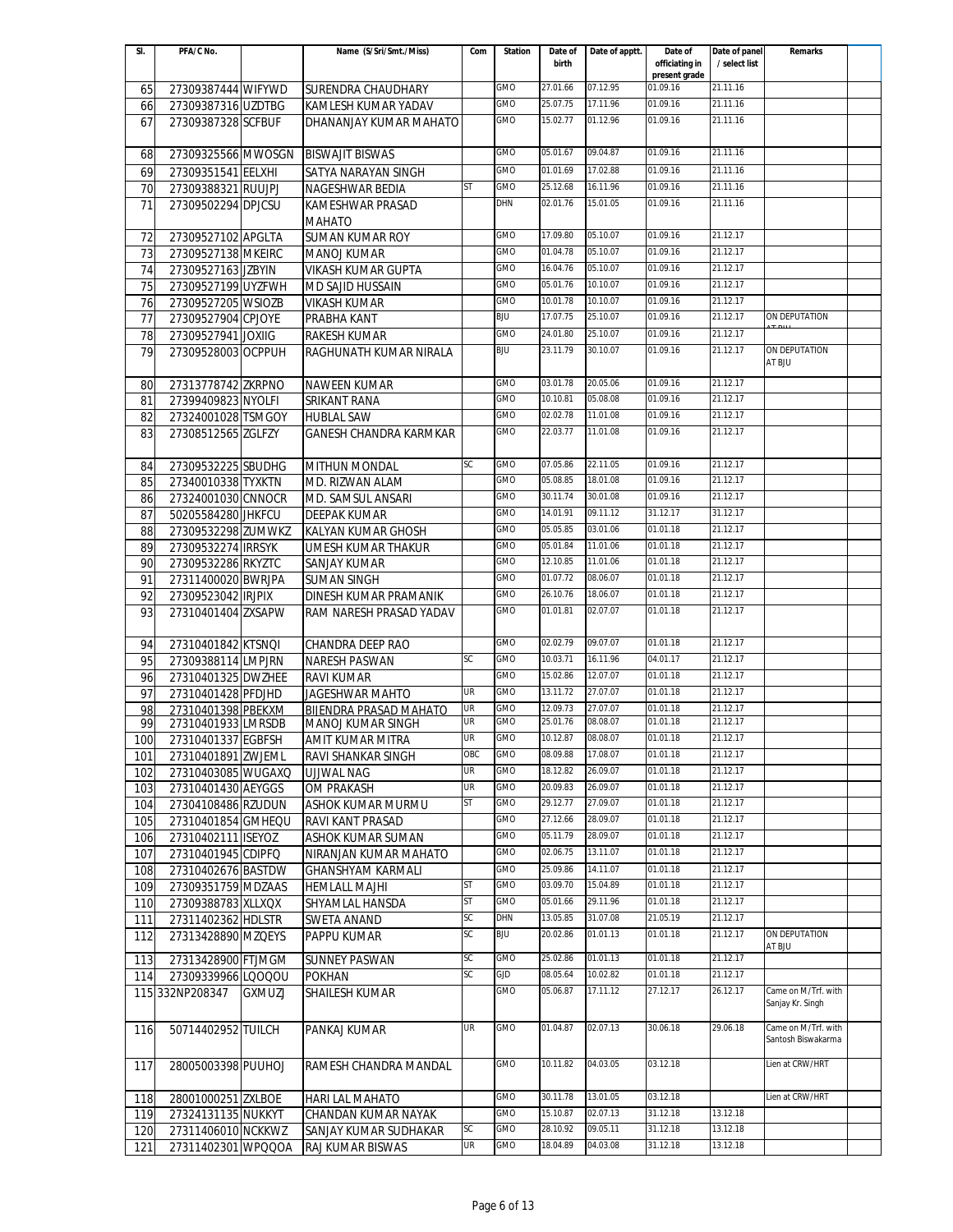| SI. | PFA/C No.          |               | Name (S/Sri/Smt./Miss)  | Com       | <b>Station</b> | Date of              | Date of apptt. | Date of                         | Date of panel | Remarks                        |  |
|-----|--------------------|---------------|-------------------------|-----------|----------------|----------------------|----------------|---------------------------------|---------------|--------------------------------|--|
|     |                    |               |                         |           |                | birth                |                | officiating in<br>present grade | / select list |                                |  |
| 122 | 27311401813 JYTXUP |               | <b>MUNNA GOPE</b>       |           | GMO            | 26.02.85             | 23.04.08       | 31.12.18                        | 13.12.18      |                                |  |
| 123 | 27311402015 LRUIEJ |               | MANOJ KUMAR SHARMA      |           | GMO            | 03.03.78             | 25.06.08       | 31.12.18                        | 13.12.18      |                                |  |
| 124 | 27311402477 BEIPUP |               | <b>VIJAY PRASAD</b>     | UR        | GMO            | 01.12.68             | 16.07.08       | 31.12.18                        | 13.12.18      |                                |  |
| 125 | 27311402428 XJZLXM |               | PANDAW SINGH RATHOUR    | UR        | GMO            | 23.02.80             | 24.07.08       | 31.12.18                        | 13.12.18      |                                |  |
| 126 | 27309397024 DKEOCA |               | <b>SUBRATA DEY</b>      | <b>UR</b> | <b>GMO</b>     | 03.01.78             | 04.07.97       | 07.07.20                        | 24.09.19      |                                |  |
| 127 | 27309393869 COOSLS |               | <b>GHANSHYAM MAHTO</b>  | UR        | <b>GMO</b>     | 14.01.72             | 16.09.97       | 31.12.18                        | 13.12.18      |                                |  |
| 128 | 27311402441 EKKFPL |               | SUTOPA BHATTACHARJEE    | UR        | DHN            | 23.01.89             | 31.07.08       | 28.12.18                        | 13.12.18      |                                |  |
| 129 | 27311402430 AYSROS |               | NIRMALA GUPTA           | UR        | GMO            | 01.01.72             | 07.08.08       | 31.12.18                        | 13.12.18      |                                |  |
| 130 | 27311401801 KZDMGG |               | NAYAN PRAKASH JHA       | <b>UR</b> | GMO            | 01.01.89             | 09.08.08       | 31.12.18                        | 13.12.18      |                                |  |
| 131 | 27311402337 KNPNON |               | <b>DEBASHISH PANJA</b>  |           | GMO            | 08.01.73             | 28.08.08       | 31.12.18                        | 13.12.18      |                                |  |
| 132 | 27311402350 NIKWLN |               | <b>DHIRENDRA MAHATO</b> |           | GMO            | 09.10.73             | 01.09.08       | 31.12.18                        | 13.12.18      |                                |  |
| 133 | 27304238680 GWTXID |               | ABHISHEK KUMAR          | <b>ST</b> | GMO            | 10.01.90             | 02.09.08       | 10.12.20                        | 13.12.18      |                                |  |
| 134 | 27311402702 BHHPYO |               | ASHUTOSH ANAND SHARMA   | UR        | GMO            | 10.12.89             | 06.09.08       | 31.12.18                        | 13.12.18      |                                |  |
|     |                    |               |                         |           |                |                      |                |                                 |               |                                |  |
| 135 | 27311402672 WEYXAU |               | <b>SUKHDEO PRASAD</b>   |           | GMO            | 10.09.74             | 01.10.08       | 31.12.18                        | 13.12.18      |                                |  |
| 136 | 27311402714 ADILYT |               | <b>RAJESH KUMAR</b>     | UR        | GMO            | 01.03.79             | 13.10.08       | 31.12.18                        | 13.12.18      |                                |  |
| 137 | 27311151067 EGIBDJ |               | <b>ARVIND KUMAR</b>     |           | GMO            | 04.02.84             | 18.02.11       | 31.12.18                        | 13.12.18      |                                |  |
| 138 | 27312407938 HNRFPW |               | RANVIJAY YADAV          |           | <b>GMO</b>     | 15.07.88             | 11.12.08       | 31.12.18                        | 13.12.18      |                                |  |
| 139 | 27312424300 RLNKMK |               | ANIL KUMAR SINGH        | UR        | DHN            | 10.12.76             | 23.12.08       | 31.12.18                        | 13.12.18      |                                |  |
| 140 | 27312400075 CJZLFA |               | <b>ANAND TOPPO</b>      | ST        | GMO            | 24.09.90             | 13.01.09       | 31.12.18                        | 13.12.18      |                                |  |
| 141 | 27309409960 LYPZQX |               | <b>DINESH KUMAR</b>     | UR        | GMO            | 20.11.86             | 03.02.09       | 31.12.18                        | 13.12.18      |                                |  |
| 142 | 27304108530 FJALAD |               | <b>SUMAN TOPNO</b>      | <b>ST</b> | GMO            | 17.11.90             | .03.02.09      | 31.12.18                        | 13.12.18      |                                |  |
| 143 | 27312400063 FADDIM |               | <b>KESHAB KUMAR DAS</b> | UR        | GMO            | 20.12.83             | 20.02.09       | 31.12.18                        | 13.12.18      |                                |  |
| 144 | 27310407911 PWPLYC |               | <b>MUNMUN ROY</b>       | UR        | GMO            | 09.01.87             | 22.04.09       | 31.12.18                        | 13.12.18      |                                |  |
| 145 | 27304121983 JXKISQ |               | <b>SEEMA DUTTA</b>      | UR        | DHN            | 31.12.70             | 19.08.09       | 28.12.18                        | 13.12.18      |                                |  |
| 146 | 27300123584 FWNTJZ |               | <b>KISHOR YADAV</b>     |           | <b>GMO</b>     | 11.11.87             | 10.04.12       | 31.12.18                        | 13.12.18      |                                |  |
| 147 | 27313427510 MXHXXW |               | PRAKASH KUMAR           |           | BJU            | 10.08.89             | 10.01.13       | 31.12.18                        | 13.12.18      | ON DEPUTATION AT<br>BJU        |  |
| 148 | 27313440370 NCYASX |               | <b>ARVIND KUMAR</b>     |           | BJU            | 20.08.87             | 29.01.13       | 31.12.18                        | 13.12.18      | ON DEPUTATION AT               |  |
|     |                    |               |                         |           |                |                      |                |                                 |               | <b>BJU</b>                     |  |
| 149 | 27313428920 SGXSMI |               | <b>DEEPAK KUMAR</b>     |           | BJU            | 10.01.88             | 13.01.13       | 31.12.18                        | 13.12.18      | ON DEPUTATION AT<br><b>BJU</b> |  |
| 150 | 27313428910 MOWHAY |               | <b>RAKESH KUMAR</b>     | UR        | <b>BJU</b>     | 10.02.88             | 13.01.13       | 31.12.18                        | 13.12.18      | ON DEPUTATION AT               |  |
| 151 | 27309388345 OIYWQW |               | MIHIRLAL MANJHI         | <b>ST</b> | <b>GMO</b>     | 15.01.69             | 16.11.96       | 31.12.18                        | 13.12.18      | <b>BJU</b>                     |  |
| 152 | 27309388278 AEMFKD |               | <b>HAPAN MURMU</b>      | <b>ST</b> | GMO            | 05.01.66             | 16.11.96       | 31.12.18                        | 13.12.18      |                                |  |
| 153 | 27311402465 LDMAOB |               | <b>MANOJ KUMAR</b>      |           | GMO            | 10.02.83             | 01.08.08       |                                 | 24.09.19      | 30.07.19 as Tech-II            |  |
|     |                    |               |                         |           |                |                      |                |                                 |               |                                |  |
| 154 | 50714402892 RFEFCN |               | MUKESH KUMAR            |           | <b>GMO</b>     | 11.01.90             | 10.05.13       | 10.10.19                        | 24.09.19      |                                |  |
| 155 | 27304135210 NYSXPQ |               | <b>SUDHIR KUMAR</b>     | SC        | <b>GMO</b>     | 05.01.84             | 24.11.11       | 10.10.19                        | 24.09.19      |                                |  |
| 156 | 27314402361 MIQQTM |               | SHANKAR KUMAR           | <b>ST</b> | GMO            | 06.06.89             | 02.08.14       | 10.10.19                        | 24.09.19      |                                |  |
| 157 | 27309352909 MGFSAR |               | SERAJUDDIN              |           | GMO            | 01.10.62             | 09.09.86       | 10.10.19                        | 24.09.19      |                                |  |
| 158 | 27309365230 JCCAJC |               | NITYA NAND JHA          |           | GMO            | 15.06.72             | 14.05.92       | 10.10.19                        | 24.09.19      |                                |  |
| 159 | 27309388643 QUJLLP |               | MD SHAMSHER ALAM KHAN   |           | GMO            | 18.10.70             | 19.07.96       | 10.10.19                        | 24.09.19      |                                |  |
| 160 | 27309402330 ROUDWQ |               | <b>SANTOSH</b>          |           | GMO            | 15.04.78             | 10.01.97       | 10.10.19                        | 24.09.19      |                                |  |
| 161 | 27309393870 EKMYTZ |               | <b>SANTOSH MONDAL</b>   |           | GMO            | 10.07.78             | 26.09.97       | 10.10.19                        | 24.09.19      |                                |  |
| 162 | 27309393857 SFTWBI |               | <b>NABO KUMAR DEY</b>   |           | GMO            | 19.01.78             | 10.01.97       | 10.10.19                        | 24.09.19      |                                |  |
| 163 | 27309393894 LSJPKZ |               | <b>AJAY PRASAD</b>      |           | GMO            | 02.01.79             | 18.03.98       | 10.10.19                        | 24.09.19      |                                |  |
| 164 | 27309393912 GAQTDO |               | <b>NEMCHAND</b>         |           | GMO            | 12.10.71             | 19.03.98       | 10.10.19                        | 24.09.19      |                                |  |
| 165 | 27304133535 ENNEKF |               | MRINAL KUMAR SHARMA     | UR        | GMO            | 02.05.92             | 29.07.11       | 04.10.19                        | 24.09.19      |                                |  |
|     | 166 273TR140061    | <b>HPXWGA</b> | MD. AZIM ANSARI         |           | GMO            | 22.12.92             | 17.04.94       | 10.10.19                        | 24.09.19      |                                |  |
| 167 | 27304133500 MWEZHD |               | <b>DEONARAYAN YADAV</b> |           | GMO            | 16.11.89             | 16.07.11       | 10.10.19                        | 24.09.19      |                                |  |
| 168 | 27311406370 TTJPSO |               | <b>ABHISHEK SHARMA</b>  |           | GMO            | 23.05.82             | 04.11.11       | 10.10.19                        | 24.09.19      |                                |  |
| 169 | 27304135209 CAHKKH |               | ROHIT KUMAR SINGH       | UR        | GMO            | 01.02.91             | 30.11.11       | 10.10.19                        | 24.09.19      |                                |  |
| 170 | 27304136792 LYRJQI |               | RANBEER KUMAR           |           | BJU            | 16.12.80             | 26.03.12       | 15.10.19                        | 24.09.19      | ON DEPUTATION AT               |  |
|     |                    |               |                         |           | GMO            |                      | 29.03.12       |                                 | 24.09.19      | BJU                            |  |
| 171 | 27304136780 GCNNKM |               | JASIM ANSARI            |           | GMO            | 12.06.85<br>20.11.90 | 02.04.12       | 10.10.19<br>10.10.19            | 24.09.19      |                                |  |
| 172 | 27304138685 OSYUWG |               | MANTOSH KUMAR BIND      |           | GMO            | 15.01.88             | 10.10.14       | 10.10.19                        | 24.09.19      |                                |  |
| 173 | 27314405684 ZJPWZO |               | <b>RAVI KUMAR</b>       | SC        | GMO            | 24.01.78             | 18.04.12       | 10.10.19                        | 24.09.19      |                                |  |
| 174 | 27304138697 QWCWEZ |               | <b>BINOD KUMAR RAM</b>  | UR        | GMO            | 01.03.78             | 18.06.12       | 10.10.19                        | 24.09.19      |                                |  |
| 175 | 27304160642 FFWYRL |               | MD MERAJ KHAN           |           | DHN            | 15.01.84             | 21.04.12       | 04.10.19                        | 24.09.19      |                                |  |
| 176 | 27304138818 UPZCJP |               | SANJAY KUMAR SHARMA     |           | GMO            | 01.11.78             | 21.04.12       | 04.10.19                        | 24.09.19      |                                |  |
| 177 | 27304138820 TFLZLM |               | <b>GANESH SHARMA</b>    | SC        | DHN            | 02.01.88             | 23.07.12       | 06.02.20                        | 24.09.19      |                                |  |
| 178 | 27304163450 RFOWYX |               | <b>BRAHMDEV SINGH</b>   | UR        | GMO            | 03.01.88             | 10.10.12       | 18.01.20                        | 24.09.19      |                                |  |
| 179 | 27304164969 SIEJMP |               | ABHAY KUMAR TIWARY      | SC        | GMO            | 15.02.78             | 17.03.99       | 18.01.20                        | 24.09.19      |                                |  |
| 180 | 27309397140 ROCIHX |               | <b>SHANKAR RAM</b>      | SC        | GMO            | 16.02.80             | 15.05.99       | 18.01.20                        | 24.09.19      |                                |  |
| 181 | 27309397164 AHIKOR |               | SHIV MANGAL DEO TURI    |           | GMO            | 10.03.86             | 07.02.13       | 21.05.20                        | 24.09.19      |                                |  |
| 182 | 27304168422 LGLHBQ |               | <b>ARUN KUMAR</b>       |           | GMO            | 14.12.90             | 07.02.13       | 21.05.20                        | 24.09.19      |                                |  |
| 183 | 27304168410 ABRWCS |               | CHANCHAL HARI MAHTO     |           |                |                      |                |                                 |               |                                |  |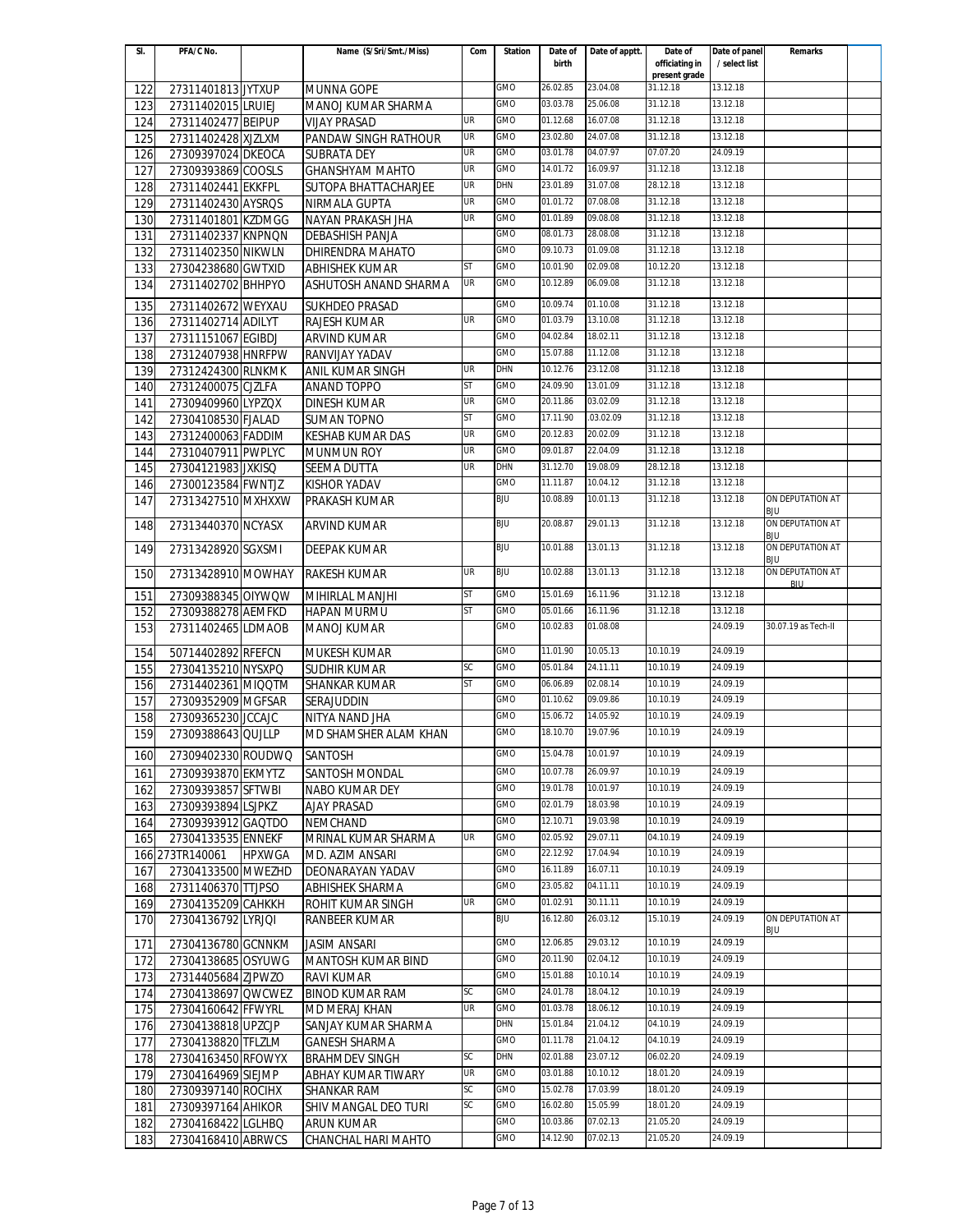| SI.            | PFA/C No.                             |               | Name (S/Sri/Smt./Miss)       | Com       | <b>Station</b> | Date of  | Date of apptt.          | Date of                         | Date of panel | Remarks                                                       |  |
|----------------|---------------------------------------|---------------|------------------------------|-----------|----------------|----------|-------------------------|---------------------------------|---------------|---------------------------------------------------------------|--|
|                |                                       |               |                              |           |                | birth    |                         | officiating in<br>present grade | / select list |                                                               |  |
| 184            | 27304168446 EYXEOS                    |               | KUNAL KUMAR CHOUBEY          |           | DHN            | 08.05.93 | 01.03.13                | 30.06.20                        | 24.09.19      |                                                               |  |
| 185            | 27313828000 JXCZBP                    |               | NIRMAL KUMAR BIND            |           | GJD            | 01.01.75 | 01.10.08                | 20.09.17                        | 24.09.19      |                                                               |  |
| 186            | 27313423125 UDRYDI                    |               | SHAMBHU NATH RAM             |           | GMO            | 15.1.75  | 08.05.13                | 30.06.20                        | 24.09.19      |                                                               |  |
| 187            | 27313423083 KFYLWP                    |               | <b>INDRADEO KUMAR</b>        |           | <b>GMO</b>     | 15.06.93 | 08.05.13                | 30.06.20                        | 24.09.19      |                                                               |  |
| 188            | 27313423101 DUXXIG                    |               | SUNITA KACHHAP               | ST        | <b>GMO</b>     | 15.06.81 | 04.06.13                | 03.09.20                        | 24.09.19      |                                                               |  |
|                | 189 273TR140074                       | <b>TYIXYK</b> | PANKAJ KUMAR                 |           | <b>GMO</b>     | 04.12.94 | 24.07.13                | 06.10.20                        | 24.09.19      |                                                               |  |
| 190            | 27313423113 BPSBDB                    |               | AMARJEET SAHAY               |           | GMO            | 13.03.95 | 25.07.13                | 06.10.20                        | 24.09.19      |                                                               |  |
|                |                                       |               |                              |           | GMO            | 15.11.90 | 25.07.13                | 06.10.20                        | 24.09.19      |                                                               |  |
| 191            | 27304183149 GSNBHU                    |               | <b>TULSI KUMAR</b>           |           | <b>GMO</b>     | 07.11.84 | 01.01.13                | 10.10.19                        | 24.09.19      |                                                               |  |
| 192            | 410772960 WSAHFO                      |               | <b>ALOK KUMAR</b>            |           | GJD            | 04.06.77 | 02.05.2K                |                                 | 16.06.21      |                                                               |  |
| 193            | 27307900764 DRZFPG                    |               | <b>MD ADNAN</b>              |           |                |          |                         |                                 |               | Medically decat from<br>Sr. ALP Inc stop for<br>five year(NC) |  |
|                |                                       |               |                              |           |                |          |                         |                                 |               | dtd.25.10.17                                                  |  |
| 194            | 27315401972 SFGXSZ                    |               | BHISHMA NARAYAN THAKUR       |           | GMO            | 12.08.90 | 07.05.15                | 30.06.21                        | 16.06.21      |                                                               |  |
| 195            | 27315401870 MOEBIO                    |               | SANJEET KUMAR                |           | <b>GMO</b>     | 19.02.93 | 07.05.15                | 30.06.21                        | 16.06.21      |                                                               |  |
| 196            | 27315400750 CPQMDX                    |               | NAGESHWAR KUMAR              |           | GMO            | 28.05.93 | 21.05.15                | 10.07.21                        | 16.06.21      |                                                               |  |
| 197            | 27304184762 TWEKKM                    |               | SHIV KUMAR YADAV             |           | <b>BJU</b>     | 13.12.92 | 11.09.13                | 30.06.21                        | 16.06.21      | ON DEPUTATION AT                                              |  |
|                |                                       |               | SHAHNAWAZ MALLICK            |           | GMO            | 06.02.87 | 20.09.13                | 20.07.21                        | 16.06.21      | <b>BJU</b>                                                    |  |
| 198            | 27304184750 CUJWFS<br>199 273TR418559 | <b>SEBRRD</b> | <b>NEHA PRASAD</b>           | <b>SC</b> | <b>GMO</b>     | 21.04.90 | 25.10.13                | 30.06.21                        | 16.06.21      |                                                               |  |
|                |                                       |               |                              |           | <b>GMO</b>     | 15.09.88 | 01.05.14                | 30.06.21                        | 16.06.21      |                                                               |  |
| 200            | 50714507961 KBSHFR                    |               | <b>SUBODH KUMAR</b>          |           | GMO            | 03.02.84 | 15.11.13                | 30.06.21                        | 16.06.21      |                                                               |  |
|                | 201 273TR140035                       | <b>MBHMHC</b> | SATYENDRA KUMAR VERMA        |           |                |          |                         |                                 |               |                                                               |  |
|                | 202 273TR140036                       | <b>MFMOZQ</b> | <b>MD AKBAR</b>              |           | <b>GMO</b>     | 15.01.85 | 16.11.13                | 30.06.21                        | 16.06.21      |                                                               |  |
|                | 203 273TR140037                       | <b>UBSHDT</b> | PRAMOD KUMAR                 | SC        | <b>GMO</b>     | 04.02.94 | 18.11.13                | 30.06.21                        | 16.06.21      |                                                               |  |
|                | 204 273TR418558                       | <b>UFYUES</b> | <b>NEHA PASWAN</b>           | SC        | GMO            | 25.03.92 | 22.11.13                | 30.06.21                        | 16.06.21      |                                                               |  |
|                | 205 273TR140042                       | <b>HEQRZC</b> | <b>LALU PRASAD</b>           |           | GMO            | 07.02.91 | 06.12.13                | 30.06.21                        | 16.06.21      |                                                               |  |
|                | 206 273TR140043                       | <b>QKCODA</b> | MUNNA LAL YADAV              |           | GMO            | 10.09.88 | 03.01.14                | 30.06.21                        | 16.06.21      |                                                               |  |
|                | 207 273TR140044                       | <b>IKYZUJ</b> | MD. HAZRAT JAMAL             |           | <b>GMO</b>     | 20.10.85 | 15.01.14                | 30.06.21                        | 16.06.21      |                                                               |  |
|                | 208 273TR140052                       | <b>CIIMFK</b> | SANJEEV KUMAR                |           | DHN            | 02.10.94 | 28.02.14                | 01.07.21                        | 16.06.21      |                                                               |  |
|                | 209 273TR140053                       | <b>RGPJEK</b> | <b>NITIN KISHORE</b>         |           | DHN            | 16.07.95 | 28.02.14                | 30.06.21                        | 16.06.21      |                                                               |  |
|                | 210 273TR140059                       | <b>CFBTIC</b> | MD. JAFER ALAM               |           | <b>GMO</b>     | 14.10.95 | 14.03.14                | 30.06.21                        | 16.06.21      |                                                               |  |
|                | 211 273TR140058                       | <b>KZQOWA</b> | VIJAY KUMAR YADAV            |           | GMO            | 13.06.90 | 12.03.14                | 30.06.21                        | 16.06.21      |                                                               |  |
|                | 212 273TR140073                       | <b>CYXKER</b> | PREM PRAKASH BARNWAL         |           | <b>GMO</b>     | 12.10.95 | 12.06.14                | 04.12.21                        | 16.06.21      |                                                               |  |
|                | 213 273TR140074                       | <b>TYIXYK</b> | PANKAJ KUMAR                 |           | <b>GMO</b>     | 13.12.95 | 12.06.14                | 06.12.21                        | 16.06.21      |                                                               |  |
|                | 214 273TR140112                       | <b>OGNCZD</b> | <b>KAMDEV KUMAR MANDAL</b>   |           | <b>GMO</b>     | 09.02.96 | 01.11.14                |                                 | 16.06.21      |                                                               |  |
|                | Category : TECHNICIAN Gr.II/TRS       |               |                              |           |                |          | <b>SANC.STRENGT: 42</b> |                                 |               |                                                               |  |
|                | Scale: Rs.5200-20200/-(LEVEL-4)       |               |                              |           |                |          | Grade Pay: Rs.2400/-    |                                 |               |                                                               |  |
|                |                                       |               |                              |           |                |          |                         |                                 |               |                                                               |  |
| $\mathbf{1}$   | 27309388837 UOYIKN                    |               | OM PRAKASH ARYA              | SC        | <b>GMO</b>     | 13.07.64 | 31.07.96                |                                 | 03.08.13      | <b>Under Punishment</b>                                       |  |
| $\overline{2}$ | 27309412888 TGXLTP                    |               | RAJENDRA PRASAD              | SC        | <b>GMO</b>     | 01.07.67 | 10.05.01                |                                 | 03.08.13      | <b>Under Punishment</b>                                       |  |
| 3              | 27309385691 LLBYXK                    |               | RAMESH MONDAL                | UR        | <b>GMO</b>     | 05.06.77 | 04.09.96                |                                 | 30.12.15      | <b>Under Punishment</b>                                       |  |
|                | 4 273TR140112                         | <b>OGNCZD</b> | KAMDEV KUMAR MANDAL          |           | <b>GMO</b>     | 09.02.96 | 01.11.14                | 31.12.19                        | 28.05.19      |                                                               |  |
|                | 5 273TR150001                         | <b>SHQBXH</b> | MOHAMMAD JAYAUDDIN<br>ANSARI |           | GMO            | 07.03.85 | 06.01.15                | 09.03.20                        | 28.05.19      |                                                               |  |
|                | 6 273TR150004                         | <b>OYWIMX</b> | PRAMILA DEVI                 | SC        | GMO            | 01.06.78 | 21.01.15                | 06.03.20                        | 28.05.19      |                                                               |  |
|                | 7 273TR150018                         | <b>FNPQDL</b> | ROHIT KUMAR JHA              |           | <b>GMO</b>     | 09.02.94 | 20.03.15                | 21.05.20                        | 28.05.19      |                                                               |  |
|                | 8 273TR150019                         | WBWBEJ        | KAMLESH KUMAR SINGH          |           | <b>GMO</b>     | 23.08.83 | 23.03.15                | 21.05.20                        | 28.05.19      |                                                               |  |
|                | 9 273TR150038                         | <b>AAPMTF</b> | PROBODH KUMAR MANDAL         |           | <b>GMO</b>     | 12.02.70 | 28.04.15                | 11.06.20                        | 28.05.19      |                                                               |  |
|                | 10 273TR150042                        | <b>ACFXLP</b> | KUHELI BISWAS                |           | GMO            | 05.09.93 | 14.05.15                | 11.06.20                        | 28.05.19      |                                                               |  |
| 11             | 28016006856 YYCIEQ                    |               | SHANKAR MARDI                | ST        | <b>GMO</b>     | 05.01.87 | 22.01.16                | 14.10.20                        |               | Lien at CRW/HRT                                               |  |
| 12             | 27310606269 RCFIEW                    |               | BIRENDRA SAH                 |           | <b>GMO</b>     | 07.04.74 | 30.06.97                |                                 | 30.09.21      | Medically decat from                                          |  |
|                |                                       |               |                              |           |                |          |                         |                                 |               | constable RPF/DHN                                             |  |
| 13             | 9405008                               |               | KASHINATH GHOSH              |           | <b>DHN</b>     | 08.10.71 | 19.05.99                |                                 |               | Lian at Disel shed<br>PTRU                                    |  |
| 14             | 27309393699 JKATQP                    |               | PARMESHWAR MANJHI            | <b>ST</b> | <b>GMO</b>     | 01.07.65 | 17.05.98                | 03.11.21                        | 30.09.21      |                                                               |  |
| 15             | 27309393651 BSLHYT                    |               | <b>SUNIL KUMAR TOPPO</b>     | ST        | <b>GMO</b>     | 14.06.64 | 13.05.98                | 03.11.21                        | 30.09.21      |                                                               |  |
| 16             | 27309393687 CHSOCU                    |               | ASIN HANSDA                  | ST        | <b>GMO</b>     | 03.07.68 | 15.05.98                | 03.11.21                        | 30.09.21      |                                                               |  |
| 17             | 27309400631 FUCUWW                    |               | HARI NANDAN RAI              |           | Dn<br>Yd./GMO  | 04.10.71 | 03.01.01                | 05.11.21                        | 30.09.21      |                                                               |  |
| 18             | 27309393833 SCSCIT                    |               | LAKSHMAN BEDIA               | ST        | <b>GMO</b>     | 02.03.71 | 22.10.98                | 05.11.21                        | 30.09.21      |                                                               |  |
| 19             | 27309413686 NYSIFH                    |               | DASHRATH HEMBRAM             | ST        | GMO            | 01.05.68 | 29.11.01                | 03.11.21                        | 30.09.21      |                                                               |  |
| 20             | 27309387493 ASHRNY                    |               | SATYA NARAYAN                |           | GMO            | 04.06.73 | 07.01.97                | 13.11.21                        | 30.09.21      |                                                               |  |
|                |                                       |               |                              |           |                |          |                         |                                 |               |                                                               |  |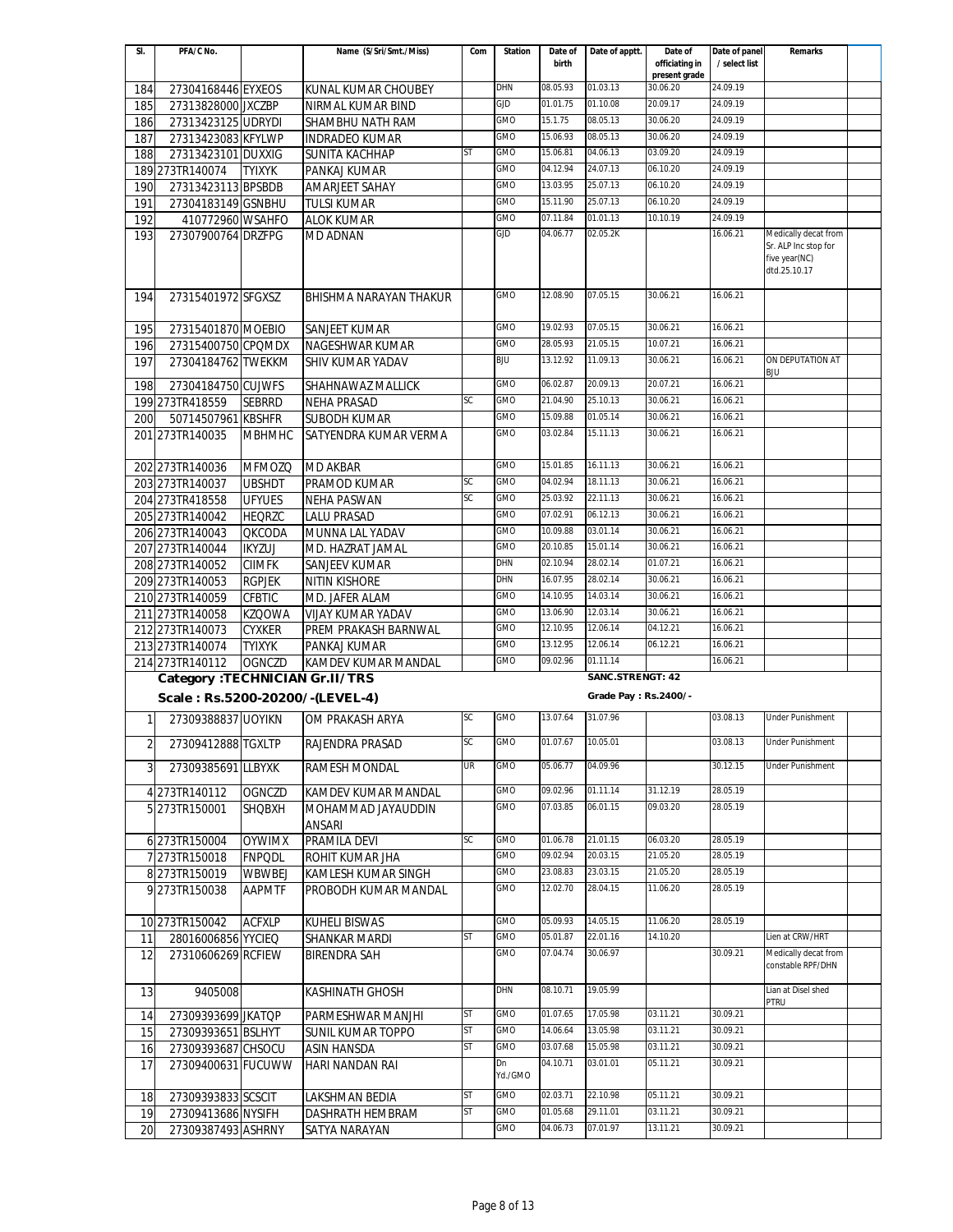| SI. | PFA/C No.          |               | Name (S/Sri/Smt./Miss)    | Com       | <b>Station</b> | Date of  | Date of apptt. | Date of                   | Date of panel | <b>Remarks</b>                                |  |
|-----|--------------------|---------------|---------------------------|-----------|----------------|----------|----------------|---------------------------|---------------|-----------------------------------------------|--|
|     |                    |               |                           |           |                | birth    |                | officiating in            | / select list |                                               |  |
| 21  | 27309341444 RSANSX |               | LAL BABU YADAV            |           | Dn             | 12.06.65 | 13.11.87       | present grade<br>07.11.21 | 30.09.21      |                                               |  |
|     |                    |               |                           |           | Yd./GMO        |          |                |                           |               |                                               |  |
| 22  | 27309385666 KEDQLD |               | SATISH CHANDRA MAHATO     |           | Dn             | 06.03.77 | 29.10.96       | 06.11.21                  | 30.09.21      |                                               |  |
|     |                    |               |                           |           | Yd./GMO        |          |                |                           |               |                                               |  |
| 23  | 27309393924 FXTIWK |               | SURESH PRASAD MAHTO       |           | Dn<br>Yd./GMO  | 04.07.76 | 01.04.98       | 06.11.21                  | 30.09.21      |                                               |  |
| 24  | 27309393717 SDOUGP |               | <b>BISHESHWAR MAHTO</b>   |           | GMO            | 15.01.75 | 04.07.98       | 03.11.21                  | 30.09.21      |                                               |  |
|     |                    |               |                           |           | GMO            | 01.02.78 | 04.07.98       | 08.11.21                  | 30.09.21      |                                               |  |
| 25  | 27309393729 ALUJYG |               | <b>SUDARSHAN MAHATO</b>   |           |                |          |                |                           |               |                                               |  |
| 26  | 27309393742 TFHRIZ |               | PRAMOD KUMAR SHARMA       |           | GMO            | 05.07.64 | 11.07.98       | 03.11.21                  | 30.09.21      |                                               |  |
|     | 27 273TR150052     | <b>FOZNQB</b> | MD. ABU BAKAR ANSARI      |           | GMO            | 25.06.95 | 24.06.15       | 03.11.21                  | 30.09.21      |                                               |  |
|     | 28 273TR150053     | <b>EOLRNK</b> | <b>SUNIL KUMAR MAHTO</b>  |           | GMO            | 02.05.95 | 30.06.15       | 05.11.21                  | 30.09.21      |                                               |  |
|     | 29 273TR150080     | <b>OLTEPF</b> | <b>JAYANTI KUMARI</b>     |           | <b>GMO</b>     | 15.06.96 | 16.07.15       | 03.11.21                  | 30.09.21      |                                               |  |
|     | 30 273TR150047     | <b>NUWGYA</b> | <b>ROHIT KUMAR ROY</b>    | SC        | <b>GMO</b>     | 16.02.95 | 23.05.15       | 03.11.21                  | 30.09.21      |                                               |  |
|     | 31 273TR150082     | <b>SNTSIZ</b> | ALI NAWAZ ANSARI          |           | <b>GMO</b>     | 10.12.91 | 31.07.15       | 03.11.21                  | 30.09.21      |                                               |  |
| 32  | 27329804435 YBHHKW |               | <b>SUMIT KUMAR SUMAN</b>  |           | GMO            | 20.03.88 | 14.06.18       | 03.11.21                  | 30.09.21      |                                               |  |
|     |                    |               |                           |           | GMO            | 15.06.83 | 14.06.18       | 03.11.21                  | 30.09.21      |                                               |  |
| 33  | 27329804436 HHSJYY |               | RAVI SHANKER PRASAD       |           | GMO            | 25.02.91 | 21.08.18       | 03.11.21                  | 30.09.21      |                                               |  |
| 34  | 27329804504 ASZLKB |               | <b>AVINASH GAURAV</b>     |           |                |          |                |                           |               |                                               |  |
| 35  | 27329804507 MYBMPD |               | RANJIT KUMAR SINGH        |           | GMO            | 07.12.86 | 05.09.18       | 08.11.21                  | 30.09.21      |                                               |  |
| 36  | 27329804437 DOPFLM |               | RAJENDRA PRASAD MEENA     | <b>ST</b> | GMO            | 02.07.78 | 14.06.18       | 12.11.21                  | 30.09.21      |                                               |  |
| 37  | 27329804505 WQBGMG |               | RAJESH KUMAR MURMU        | <b>ST</b> | GMO            | 10.02.87 | 13.09.18       | 03.11.21                  | 30.09.21      |                                               |  |
|     |                    |               |                           |           |                |          |                |                           |               |                                               |  |
| 38  | 410307552 WZGCZL   |               | KAMLESH KUMAR             |           | <b>GMO</b>     | 20.04.90 | 17.01.12       | 03.11.21                  | 30.09.21      |                                               |  |
| 39  | 410772870 KLDDYU   |               | <b>RAHUL RANJAN</b>       |           | GMO            | 02.04.88 | 04.05.12       | 03.11.21                  | 30.09.21      |                                               |  |
| 40  | 27329804486 CYRSJK |               | RAMESH KARMAKAR           |           | GMO            | 26.01.88 | 08.08.18       | 03.11.21                  | 30.09.21      |                                               |  |
|     |                    |               |                           | <b>ST</b> | Dn             | 05.08.83 | 02.03.19       | 06.11.21                  | 30.09.21      |                                               |  |
| 41  | 27329804613 ESJHCH |               | NISHANT TIRKEY            |           | Yd./GMO        |          |                |                           |               |                                               |  |
| 42  | 27329801653 NAAAPJ |               | <b>RAHUL KUMAR</b>        |           | GMO            | 26.06.92 | 09.07.16       | 03.11.21                  | 30.09.21      |                                               |  |
| 43  | 27329802954 PDWASQ |               | <b>CHANDAN KUMAR</b>      |           | <b>GMO</b>     | 24.01.90 | 25.10.16       |                           | 30.09.21      | Empanelled as Tecch-                          |  |
|     |                    |               |                           |           |                |          |                |                           |               | II but not posted due                         |  |
|     |                    |               |                           |           |                |          |                |                           |               | to 02 yrs. not                                |  |
|     |                    |               |                           |           |                |          |                |                           |               | completed in Tech-III.                        |  |
|     |                    |               |                           |           |                | 25.07.87 | 02.06.12       | 08.11.21                  | 30.09.21      |                                               |  |
| 44  | 50813854367 OHZLCT |               | <b>VISHVAJEET KUMAR</b>   |           | GMO            |          |                |                           |               |                                               |  |
| 45  | 27329807250 ZIMNHI |               | <b>AMIT SINGH</b>         | SC        | GMO            | 07.01.95 | 01.11.19       |                           | 30.09.21      | Empanelled as Tecch-<br>II but not posted due |  |
|     |                    |               |                           |           |                |          |                |                           |               | to 02 yrs. not                                |  |
|     |                    |               |                           |           |                |          |                |                           |               | completed in Tech-III.                        |  |
|     |                    |               |                           |           |                |          |                |                           |               |                                               |  |
| 46  | 50891448943 CCRAYH |               | <b>SHRVAN KUMAR</b>       |           | GMO            | 20.12.86 | 04.11.14       | 03.11.21                  | 30.09.21      |                                               |  |
| 47  | 27329803861 HYGCQP |               | PINKY KUMARI HARI         | SC        | GMO            | 27.11.95 | 08.09.17       |                           | 30.09.21      | Empanelled as Tecch-<br>II but not posted due |  |
|     |                    |               |                           |           |                |          |                |                           |               | to 02 yrs. not                                |  |
|     |                    |               |                           |           |                |          |                |                           |               | completed in Tech-III.                        |  |
|     |                    |               |                           |           |                |          |                |                           |               |                                               |  |
| 48  | 27312422824 DOJIID |               | <b>BIBEK KUMAR</b>        | UR        | GMO            | 10.01.87 | 10.05.12       |                           | 30.09.21      | -do-                                          |  |
| 49  | 27313422728 MTTYGB |               | <b>AVINASH KUMAR</b>      | SC        | GMO            | 25.12.89 | 12.05.13       |                           | 30.09.21      | -do-                                          |  |
| 50  | 27309398892 HMYHMZ |               | SUBRATO CHATTERJEE        |           | <b>GMO</b>     | 15.10.76 | 03.09.99       |                           | 30.09.21      | -do-                                          |  |
| 51  | 310406566 FMEHEM   |               | SHAILENDRA KUMAR          |           | GMO            | 02.01.86 | 13.06.12       |                           | 30.09.21      | -do-                                          |  |
|     |                    |               | CHANDRAVANSHI             |           |                |          |                |                           |               |                                               |  |
| 52  | 27312403428 MGXZQJ |               | <b>BIPIN BIHARI PATEL</b> |           | <b>GMO</b>     | 03.10.88 | 10.05.12       |                           | 30.09.21      | -do-                                          |  |
|     | 27312422812 LBBTHG |               | PAPPU KUMAR MANDAL        |           | GMO            | 15.07.88 | 10.05.12       |                           | 30.09.21      | -do-                                          |  |
| 53  |                    |               |                           | SC        | GMO            | 25.12.86 | 13.05.13       |                           | 30.09.21      | -do-                                          |  |
| 54  | 27313422730 PZOQKK |               | ATUL KUMAR                |           |                |          |                |                           |               |                                               |  |
| 55  | 27309515574 HKJALE |               | AMARENDRA KUMAR           |           | GMO            | 30.10.79 | 21.01.06       |                           | 30.09.21      | -do-                                          |  |
| 56  | 27314400890 SPDGNI |               | MD. MUKHTAR ALAM          |           | GMO            | 15.06.80 | 21.02.14       |                           | 30.09.21      | -do-                                          |  |
| 57  | 27312403460 RJCPOZ |               | <b>BALESHWAR KUMAR</b>    |           | GMO            | 25.03.83 | 11.05.12       |                           | 30.09.21      | -do-                                          |  |
| 58  | 27313410301 LZSDTB |               | PACHCHU SINGH             | ST        | GMO            | 02.01.90 | 12.05.13       |                           | 30.09.21      | -do-                                          |  |
| 59  | 27309502464 IYKFHX |               | FIROD ALAM                |           | GMO            | 02.12.84 | 02.03.05       |                           | 30.09.21      | -do-                                          |  |
| 60  | 27313422698 BZGHDT |               | SINGAL TUDU               | ST        | GMO            | 15.05.89 | 12.05.13       |                           | 30.09.21      | -do-                                          |  |
| 61  | 27313422716 HUEZFU |               | MANISH KUMAR CHORE        | ST        | GMO            | 11.01.89 | 12.0513        |                           | 30.09.21      | -do-                                          |  |
| 62  | 27321002823 WUMFEQ |               | <b>AMIT KUMAR</b>         |           | GMO            | 05.02.80 | 19.05.12       |                           | 30.09.21      | -do-                                          |  |
|     |                    |               |                           | SC        | GMO            | 09.02.83 | 13.05.13       |                           | 30.09.21      | -do-                                          |  |
| 63  | 27313440172 XUPAXB |               | SHYAM KUMAR               |           | GMO            | 15.10.90 | 15.07.15       |                           | 30.09.21      | -do-                                          |  |
| 64  | 27315404950 DGMDBF |               | <b>SUNNY KUMAR</b>        |           |                |          |                |                           |               |                                               |  |
| 65  | 27309406128 QSOWOM |               | <b>ABHISHEK KUMAR</b>     |           | GMO            | 01.03.80 | 07.06.01       |                           | 30.09.21      | -do-                                          |  |
|     |                    |               |                           |           |                |          |                |                           |               |                                               |  |
| 66  | 27309398995 ZJIXHW |               | RAJ LAKSHMI GOSWAMI       |           | GMO            | 20.11.67 | 28.01.00       |                           | 30.09.21      | -do-                                          |  |
| 67  | 27309410144 DJZQWE |               | RAVI KUMAR MAHATO         |           | GMO            | 01.10.80 | 22.06.00       |                           | 30.09.21      | -do-                                          |  |
| 68  | 27309413121 GERNAC |               | SACHIN KUMAR              |           | GMO            | 20.10.79 | 04.07.02       |                           | 30.09.21      | -do-                                          |  |
| 69  | 27312424500 HIYPMX |               | <b>KRISHNA PRAMANIK</b>   |           | GMO            | 05.12.90 | 12.10.12       |                           | 30.09.21      | -do-                                          |  |
| 70  | 27309393766 ITIDHR |               | AJAY KUMAR MONDAL         |           | GMO            | 05.01.68 | 21.09.98       |                           | 30.09.21      | -do-                                          |  |
|     |                    |               |                           |           | GMO            | 09.01.66 | 21.09.98       |                           | 30.09.21      | -do-                                          |  |
| 71  | 27309393778 YZUXJG |               | SATYANAND SINGH           |           |                |          |                |                           |               |                                               |  |
| 72  | 15661210511 OAHROM |               | <b>SANJAY KUMAR</b>       |           | GMO            | 10.01.87 | 24.04.12       | 03.11.21                  | 30.09.21      |                                               |  |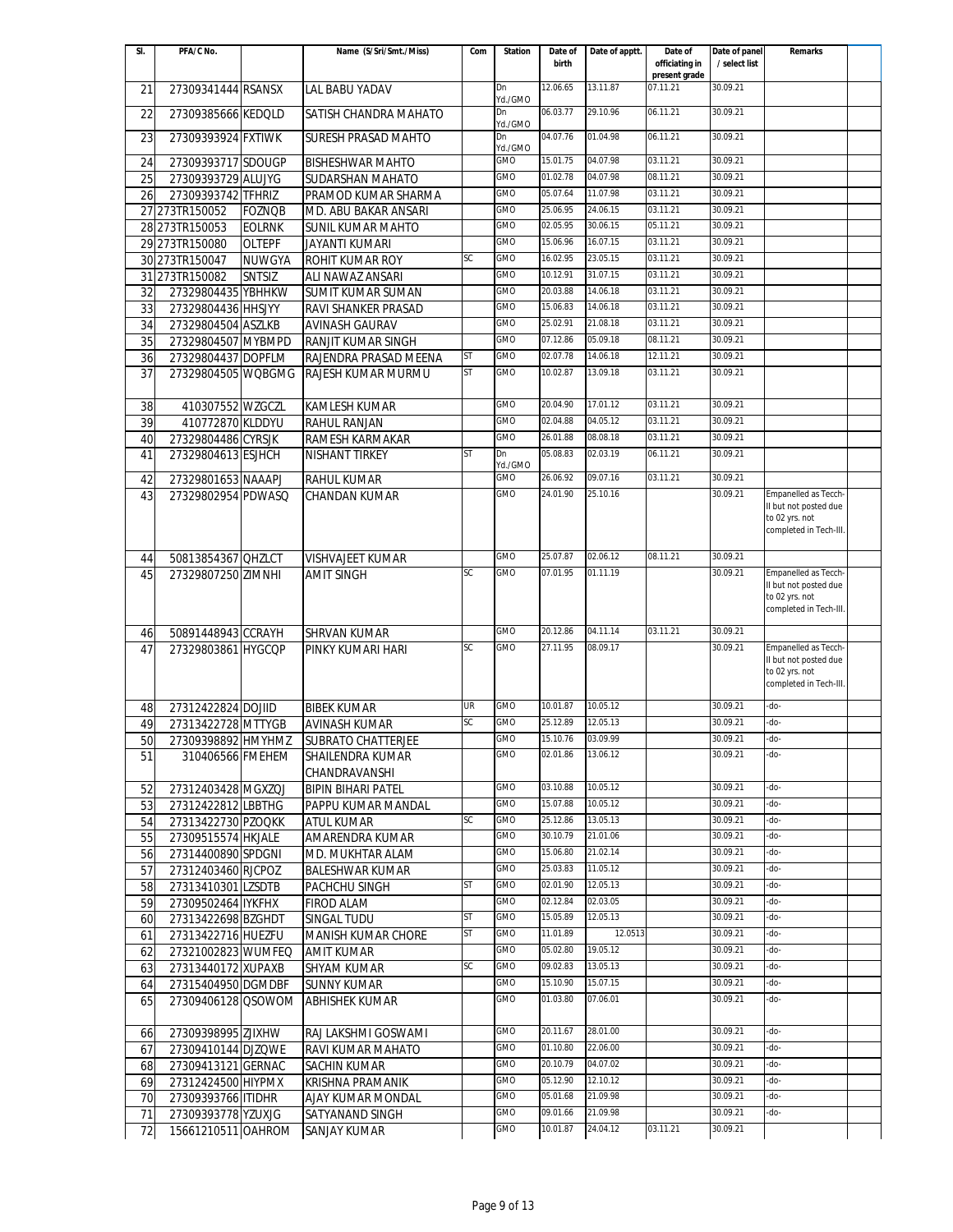| SI.            | PFA/C No.                        | Name (S/Sri/Smt./Miss)    | Com       | <b>Station</b>   | Date of  | Date of apptt. | Date of                         | Date of panel | <b>Remarks</b>                                 |  |
|----------------|----------------------------------|---------------------------|-----------|------------------|----------|----------------|---------------------------------|---------------|------------------------------------------------|--|
|                |                                  |                           |           |                  | birth    |                | officiating in<br>present grade | / select list |                                                |  |
|                | Category : TECHNICIAN Gr.III/TRS |                           |           |                  |          |                | SANC.STRENGT: 80                |               |                                                |  |
|                | Scale: Rs.5200-20200/-(LEVEL-2)  |                           |           |                  |          |                | Grade Pay : Rs. 1900/-          |               |                                                |  |
| $\mathbf{1}$   | 27309393754 DUOBAX               | MADHUSUDAN MANDAL         |           | GMO              | 08.01.78 | 07.08.98       | 03.12.21                        | 01.10.21      |                                                |  |
| $\overline{2}$ | 27309393808 YEJEKS               | PARMESHWAR MANDAL         |           | GMO              | 03.04.73 | 21.09.98       | 02.12.21                        | 01.10.21      |                                                |  |
| 3              | 27309393791 ZAHWTR               | NIRODH CHANDRA MANDAL     |           | GMO              | 31.03.69 | 21.09.98       | 02.12.21                        | 01.10.21      |                                                |  |
| 4              | 27309393821 FEOYOC               | DHANANJAY KUMAR SINGH     |           | GMO              | 02.05.73 | 23.09.98       | 02.12.21                        | 01.10.21      |                                                |  |
| 5              | 27309397036 QFFOSN               | <b>SUMANTI DEVI</b>       |           | GMO              | 18.04.64 | 13.11.98       | 02.12.21                        | 01.10.21      |                                                |  |
| 6              | 27309397050 WHTKFW               | <b>NANDLAL</b>            |           | GMO              | 02.01.66 | 10.02.99       | 02.12.21                        | 01.10.21      |                                                |  |
| $\overline{7}$ | 27309397085 YSYFEL               | <b>HULAS MAHATO</b>       |           | GMO              | 25.04.74 | 10.02.99       | 02.12.21                        | 01.10.21      |                                                |  |
| 8              | 27309397061 SEZUFC               | <b>SANJAY DAS</b>         |           | <b>GMO</b>       | 10.12.79 | 10.02.99       | 02.12.21                        | 01.10.21      |                                                |  |
| 9              | 27309402408 QRPICF               | <b>JHARI RAM MANJHI</b>   | ST        | <b>GMO</b>       | 01.11.71 | 27.02.01       | 02.12.21                        | 01.10.21      |                                                |  |
| 10             | 27309413017 MLXORL               | <b>KISHUN RABIDAS</b>     | <b>SC</b> | <b>GMO</b>       | 07.04.76 | 03.04.02       | 02.12.21                        | 01.10.21      |                                                |  |
| 11             | 27309384650 OWRBFI               | SADHU CHARAN MAHATO       |           | GMO              | 05.04.75 | 14.02.96       | 02.12.21                        | 01.10.21      |                                                |  |
| 12             | 27309352648 WFJSOT               | <b>RAJU</b>               |           | KLRE             | 06.12.67 | 22.03.88       |                                 | 01.10.21      | Empanelled as Tecch-<br>III but not posted due |  |
|                |                                  |                           |           |                  |          |                |                                 |               | to undergoing                                  |  |
|                |                                  |                           |           |                  |          |                |                                 |               | punishment                                     |  |
| 13             | 27309358171 ZSJOWO               | YUGAL MAHATO              |           | GMO              | 08.05.69 | 23.04.90       |                                 | 01.10.21      | empanelled as Tecch-                           |  |
|                |                                  |                           |           |                  |          |                |                                 |               | III but he hs not taken                        |  |
|                |                                  |                           | SC        | KLRE             | 22.01.65 | 06.01.96       |                                 | 01.10.21      | . duty<br>empanelled as Tecch-                 |  |
| 14             | 27309387511 YSLMGA               | <b>SUNESHWAR RAM</b>      |           |                  |          |                |                                 |               | III but he hs not taken                        |  |
|                |                                  |                           |           |                  |          |                |                                 |               | duty.                                          |  |
| 15             | 27309360517 MEGYQA               | <b>MAHESH DOME</b>        | SC        | GMO              | 18.03.69 | 15.01.90       | 06.12.21                        | 01.10.21      |                                                |  |
| 16             | 27309397115 DWZQHB               | MANOJ KR GHASI            | <b>SC</b> | GMO              | 12.10.72 | 22.02.99       | 06.12.21                        | 01.10.21      |                                                |  |
| 17             | 27309397139 LLTLTJ               | RAM VILAS PRASAD AKELA    |           | CCC/GMO          | 05.05.79 | 17.03.99       | 06.12.21                        | 01.10.21      |                                                |  |
| 18             | 27309397176 ZWWCUW               | <b>KAMAL MAHATO</b>       |           | GMO              | 20.06.78 | 15.05.99       | 06.12.21                        | 01.10.21      |                                                |  |
|                |                                  |                           |           |                  |          |                |                                 |               |                                                |  |
| 19             | 27309397190 SWQDOZ               | <b>MD IKRAZUL</b>         | SC        | KLRE             | 10.08.75 | 06.07.99       |                                 | 01.10.21      | Empanelled as Tecch-                           |  |
|                |                                  |                           |           |                  |          |                |                                 |               | III but not posted due                         |  |
|                |                                  |                           |           |                  |          |                |                                 |               | to undergoing<br>punishment                    |  |
|                |                                  |                           |           |                  |          |                |                                 |               |                                                |  |
| 20             | 27309393882 SZANPL               | <b>ASHIK ALI PRAVIN</b>   |           | BJU              | 04.02.75 | 06.08.99       | 02.12.21                        | 01.10.21      | <b>BJU on Deputation</b>                       |  |
| 21             | 27309398934 HQPEQM               | <b>ARJUN YADAV</b>        |           | GMO              | 04.02.67 | 03.09.99       | 06.12.21                        | 01.10.21      |                                                |  |
| 22             | 27309398910 MHSFBJ               | <b>DILIP KUMAR SINGH</b>  |           | GMO              | 12.01.76 | 03.09.99       | 02.12.21                        | 01.10.21      |                                                |  |
| 23             | 27309398922 HEHSWG               | <b>NAND LAL SINGH</b>     |           | GMO              | 25.01.76 | 03.09.99       | 07.12.21                        | 01.10.21      |                                                |  |
| 24             | 27309398909 WUNBNT               | RAVI RANJAN KUMAR         |           | GMO              | 01.03.77 | 03.09.99       | 02.12.21                        | 01.10.21      |                                                |  |
| 25             | 27309398960 KIROMC               | <b>BHUNESHWAR PRASAD</b>  |           | CCC/GMO          | 21.09.66 | 07.09.99       | 06.12.21                        | 01.10.21      |                                                |  |
|                |                                  |                           |           | GMO              | 03.08.69 | 24.07.00       | 02.12.21                        | 01.10.21      |                                                |  |
| 26             | 27309405975 CKZWUT               | <b>KADIR HUSSAIN</b>      |           | GMO              | 03.01.70 | 18.10.00       | 02.12.21                        | 01.10.21      |                                                |  |
| 27             | 27309402342 HIBKYX               | CHANDRAWATI DEBI          |           | GMO              | 15.07.65 | 23.02.01       | 02.12.21                        | 01.10.21      |                                                |  |
| 28             | 27309402391 BKNOYJ               | <b>MD BASIR KHAN</b>      |           | CCC/GMO 25.04.70 |          | 27.02.01       | 06.12.21                        | 01.10.21      |                                                |  |
| 29             | 27309402421 AIMOEW               | <b>UMESH PRASAD</b>       |           |                  |          |                |                                 |               |                                                |  |
| 30             | 27309402457 LKLFPC               | PARMESHWAR MAHTO          |           | <b>GMO</b>       | 03.02.71 | 27.02.01       | 02.12.21                        | 01.10.21      |                                                |  |
| 31             | 27309402482 JZSACC               | <b>SUKHANT THAKUR</b>     |           | <b>GMO</b>       | 25.12.80 | 28.02.01       | 02.12.21                        | 01.10.21      |                                                |  |
| 32             | 27309402500 DCBHIE               | <b>SUKHDEO YADAV</b>      |           | <b>GMO</b>       | 28.10.79 | 01.03.01       | 04.12.21                        | 01.10.21      |                                                |  |
| 33             | 27309402536 KUECDJ               | MD ZAKI ANWAR             |           | GMO              | 21.10.67 | 24.03.01       | 02.12.21                        | 01.10.21      |                                                |  |
| 34             | 27309405987 NPOOHF               | <b>BAJRANG PANDEY</b>     |           | GMO              | 13.09.67 | 07.06.01       | 02.12.21                        | 01.10.21      |                                                |  |
| 35             | 27309405999 GKGFAQ               | SUBODH KUMAR MISHRA       |           | GMO              | 28.10.67 | 07.06.01       | 02.12.21                        | 01.10.21      |                                                |  |
| 36             | 27309406037 UTWWTI               | <b>SUDHANSHU KUMAR</b>    |           | GMO              | 20.01.71 | 07.06.01       | 02.12.21                        | 01.10.21      |                                                |  |
|                |                                  | <b>CHOUDHARY</b>          |           |                  |          |                |                                 |               |                                                |  |
| 37             | 27309406050 UEOTHM               | <b>VINOD KUMAR YADAV</b>  |           | GMO              | 16.09.73 | 07.06.01       | 02.12.21                        | 01.10.21      |                                                |  |
| 38             | 27309406062 PIJSXQ               | <b>TAPESHWAR SINGH</b>    |           | GMO              | 05.05.74 | 13.06.01       | 02.12.21                        | 01.10.21      |                                                |  |
| 39             | 27309406074 JCDPNZ               | <b>RAGHUBIR THAKUR</b>    |           | GMO              | 21.11.74 | 07.06.01       | 02.12.21                        | 01.10.21      |                                                |  |
| 40             | 27309406086 QSAQGF               | <b>BINOD KUMAR PANDEY</b> |           | GMO              | 18.02.78 | 07.06.01       |                                 | 01.10.21      | Empanelled as Tecch-<br>III but not posted due |  |
|                |                                  |                           |           |                  |          |                |                                 |               | to undergoing                                  |  |
|                |                                  |                           |           |                  |          |                |                                 |               | punishment                                     |  |
| 41             | 27309413078 NWCOBS               | <b>MAHENDRA KR DAS</b>    | SC        | <b>BRWD</b>      | 20.08.74 | 04.05.02       |                                 | 01.10.21      | Empanelled as Tecch-                           |  |
|                |                                  |                           |           |                  |          |                |                                 |               | III but not posted due                         |  |
|                |                                  |                           |           |                  |          |                |                                 |               | to undergoing<br>punishment                    |  |
|                |                                  |                           |           |                  |          |                |                                 |               |                                                |  |
| 42             | 27309417473 NBWGDB               | <b>DILIP PASI</b>         | <b>SC</b> | CCC/GMO 01.06.83 |          | 19.07.02       | 15.12.21                        | 01.10.21      |                                                |  |
| 43             | 27309503286 ZSTJXO               | <b>BANSHIDHAR RAM</b>     | SC        | GMO              | 03.10.80 | 30.05.05       | 02.12.21                        | 01.10.21      |                                                |  |
|                |                                  |                           |           |                  |          |                |                                 |               |                                                |  |
|                | Category: COOK OF ELECT. OP WING |                           |           |                  |          |                | Level-02                        |               |                                                |  |
|                |                                  |                           |           |                  |          |                |                                 |               |                                                |  |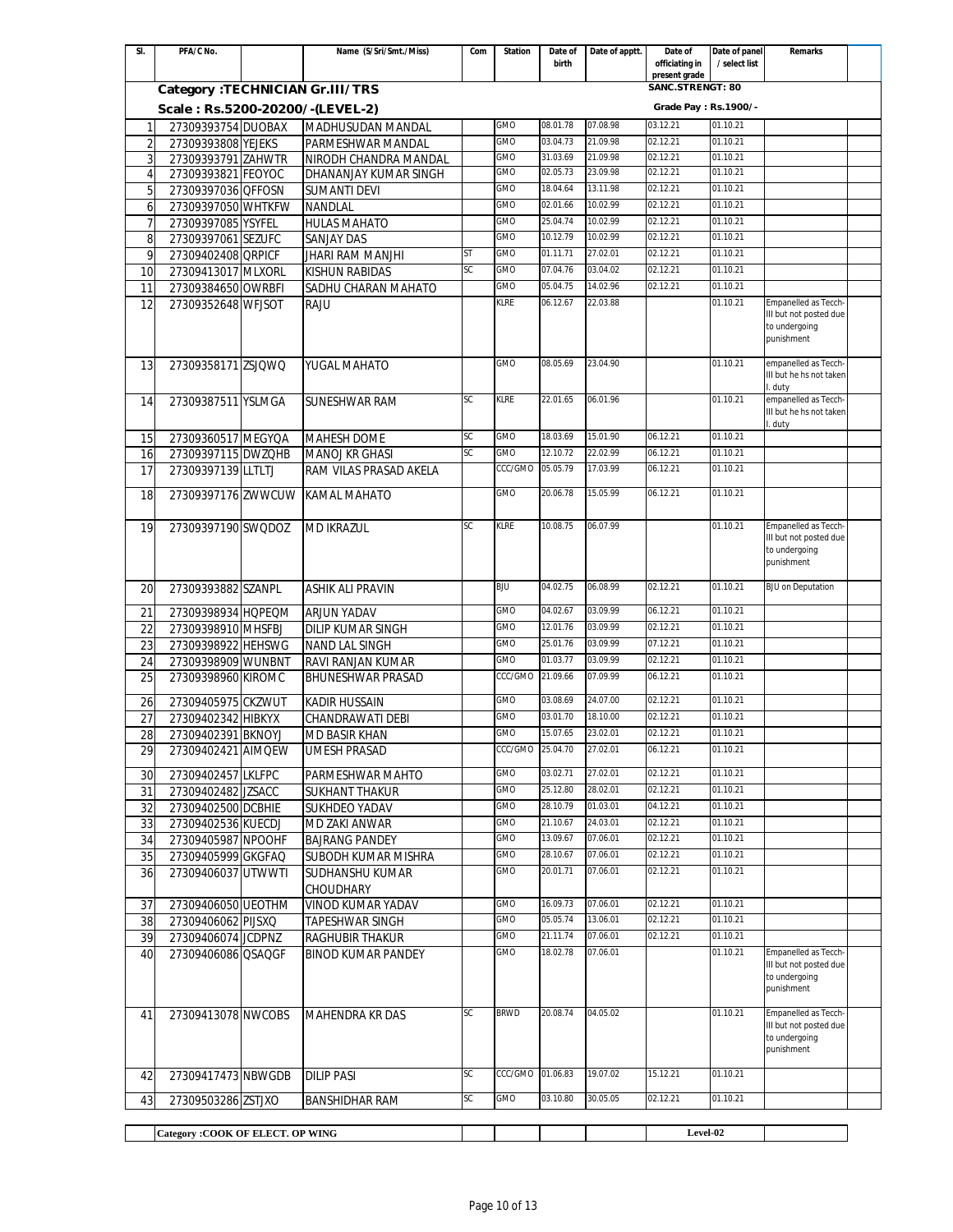| SI.            | PFA/C No.                 |                | Name (S/Sri/Smt./Miss)                                                                               | Com | <b>Station</b> | Date of       | Date of apptt. | Date of             | Date of panel   | Remarks                                        |
|----------------|---------------------------|----------------|------------------------------------------------------------------------------------------------------|-----|----------------|---------------|----------------|---------------------|-----------------|------------------------------------------------|
|                |                           |                |                                                                                                      |     |                | birth         |                | officiating in      | / select list   |                                                |
|                |                           |                |                                                                                                      |     |                |               |                | present grade       |                 |                                                |
| SI.            | PFA/C No.                 | <b>HRMS ID</b> | Name (S/Sri/Smt./Miss)                                                                               | Com | <b>Station</b> | Date of birth | Date of apptt. | Date of officiating | Date of panel / | <b>Remarks</b>                                 |
|                |                           |                |                                                                                                      |     |                |               |                | in present grade    | select list     |                                                |
| 1              | 27309321767 XXCWMC        |                | <b>UMESH PASWAN</b>                                                                                  | SC  | <b>GMO</b>     | 25.02.68      | 23.08.87       | 30.04.96            | 23.04.96        |                                                |
| $\overline{c}$ | 27309291271 DUDKDM        |                | TULSI MAHATO                                                                                         |     | <b>GMO</b>     | 06.09.63      | 10.03.84       | 10.02.08            | 11.01.08        |                                                |
|                | Category: ASSTT. COOK/TRS |                |                                                                                                      |     |                |               |                | Level-01            |                 |                                                |
| 1              | 27309291283 MUJPXA        |                | MD. MUSTAFA ANSARY                                                                                   |     | <b>KLRE</b>    | 25.07.65      | 01.03.84       | 26.07.89            | 25.07.89        |                                                |
| $\overline{c}$ | 27309321925 PURAJR        |                | RAM LAKHAN PASWAN                                                                                    | SC  | <b>KLRE</b>    | 02.02.64      | 10.12.86       | 20.03.05            | 16.02.05        |                                                |
|                |                           |                | CATEGORY : KHALASI HELPER. SR CALL MAN, SR SWEEPER, SR CARETAKER, SR RR BEARER, SR STORE KHALASI, OF |     |                |               |                |                     |                 |                                                |
|                |                           |                |                                                                                                      |     |                |               |                | Level-01            |                 |                                                |
| 1              | 27309393950 XTUDXT        |                | <b>KRISHNA RAM</b>                                                                                   | SC  | <b>KLRE</b>    | 16.04.74      | 06.07.98       | 02.02.06            | 31.12.05        | Promoted Tech-III<br>Charge Not Taken          |
| $\overline{c}$ | 27309352650 GFGWXE        |                | <b>SHEO PUJAN RAJWAR</b>                                                                             | SC  | <b>KLRE</b>    | 16.01.65      | 28.04.88       | 01.06.06            | 27.10.05        | Promoted Tech-III                              |
| 3              | 2730939704                | <b>GXXPJL</b>  | <b>BIRENDRA PRASAD SHAW</b>                                                                          |     | <b>GMO</b>     | 27.01.77      | 10.02.99       | 09.05.07            | 03.01.07        | Charge Not Taken<br>Remove on 10.10.2021       |
|                |                           |                |                                                                                                      |     |                |               |                | Level-01            |                 |                                                |
|                |                           |                | <b>CATEGORY: R.R.CARETAKER. BOX BOY &amp; R.R.BEARER</b>                                             |     |                |               |                |                     |                 |                                                |
| -1             | 27309352648 WFJSOT        |                | RAJU                                                                                                 |     | <b>KLRE</b>    | 06.12.67      | 22.03.88       | 21.05.93            | 01.03.93        | Suitable Tec-III but<br>under going punishment |
|                |                           |                | CATEGORY : KHALASI. CALL MAN. SWEEPER. CARETAKER. RR BEARER. STORE KHALASI/ATTENDANT. RR             |     |                |               |                |                     |                 |                                                |
|                |                           |                |                                                                                                      |     |                |               |                | Level-01            |                 |                                                |
| 1              | 27309362990 KOCPUE        |                | TIKU CHAND MAHATO                                                                                    |     | <b>GMO</b>     | 03.02.71      | 08.04.91       | 08.04.91            | 08.04.91        | Store Attendant                                |
|                |                           |                |                                                                                                      |     |                |               |                |                     |                 | Suitable Tec-III but                           |
| $\overline{c}$ | 27309387511 YSLMGA        |                | <b>SUNESHWAR RAM</b>                                                                                 | SC  | <b>KLRE</b>    | 22.01.65      | 06.01.96       | 06.08.96            | 06.08.96        | under going punishment                         |
| 3              | 27309397097 MUELIB        |                | <b>SUNIL KUMAR</b>                                                                                   | SC  | <b>GHD</b>     | 20.08.74      | 11.02.99       | 11.02.99            | 15.05.98        |                                                |
|                |                           |                |                                                                                                      |     |                |               |                |                     |                 | Suitable Tec-III but                           |
| $\overline{4}$ | 27309397190 SWODOZ        |                | <b>MD IKRAZUL</b>                                                                                    | SC  | <b>KLRE</b>    | 10.08.75      | 06.07.99       | 06.07.99            | 05.01.99        | under going punishment                         |
| 5              | 27309406086 QSAQGF        |                | <b>BINOD KUMAR PANDEY</b>                                                                            |     | <b>GMO</b>     | 18.02.78      | 07.06.01       | 07.06.01            | 06.02.01        | Suitable Tec-III but                           |
|                |                           |                |                                                                                                      |     |                |               |                |                     |                 | under going punishment                         |
| 6              | 27309412979 SJTSOR        |                | <b>SMT. MUNNI DEVI</b>                                                                               |     | <b>GJD</b>     | 15.02.74      | 20.10.01       | 20.10.01            | 18.06.01        |                                                |
| $\overline{7}$ | 27307346463 OIIJAF        |                | ABHAY KUMAR BARMAN                                                                                   |     | <b>GMO</b>     | 16.09.79      | 11.05.00       | 08.12.01            | 08.12.01        |                                                |
| 8              | 27309413005               | <b>XIKTIK</b>  | KISHORE KUMAR MANDAL                                                                                 |     | <b>DHN</b>     | 19.12.82      | 03.04.02       | 03.04.02            | 14.03.02        |                                                |
| 9              | 27309413054 ASJRDA        |                | AMITAV RANJAN DAS                                                                                    |     | <b>DHN</b>     | 10.02.78      | 01.05.02       | 01.05.02            | 10.04.02        |                                                |
| 10             | 27309413030 SFLZPS        |                | TEK LALL MAHATO                                                                                      |     | <b>BRWD</b>    | 16.03.81      | 01.05.02       | 01.05.02            | 10.04.02        |                                                |
|                |                           |                |                                                                                                      |     |                |               |                |                     |                 | after Re-deploy Helper &                       |
| 11             | 27309413042 ZSHHIA        |                | DIPU KUMAR MAHATO                                                                                    |     | <b>DHN</b>     | 22.02.80      | 01.05.02       | 01.05.02            | 10.04.02        | DHN temp post trf from<br>GMO to DHN           |
|                |                           |                |                                                                                                      |     |                |               |                |                     |                 | Suitable Tec-III but                           |
| 12             | 27309413078 NWCOBS        |                | <b>MAHENDRA KR DAS</b>                                                                               | SC  | <b>BRWD</b>    | 20.08.74      | 04.05.02       | 04.05.02            | 10.04.02        | under going punishment                         |
| 13             | 27309413080 DHZJLJ        |                | <b>MEGHLAL SHAW</b>                                                                                  |     | <b>KLRE</b>    | 10.07.74      | 08.05.02       | 08.05.02            | 10.04.02        |                                                |
| 14             | 27309413066 TJLUCS        |                | PRADIP KUMAR MAHATO                                                                                  |     | <b>DHN</b>     | 04.04.78      | 03.05.02       | 03.05.02            | 10.04.02        |                                                |
| 15             | 27309413091 YBJUTY        |                | <b>MOFEED</b>                                                                                        |     | <b>GJD</b>     | 08.04.71      | 14.05.02       | 14.05.02            | 10.04.02        |                                                |
| 16             | 27309413133 UTHRPI        |                | SANJAY KUMAR SRIVASTAV                                                                               |     | <b>GMO</b>     | 15.05.76      | 20.07.02       | 20.07.02            | 14.03.02        |                                                |
| 17             | 27309502452               | <b>FRWQIK</b>  | <b>TEKLAL MAHATO</b>                                                                                 |     | <b>GMO</b>     | 15.07.72      | 02.03.05       | 02.03.05            | 16.02.05        | SR EO Sec.                                     |
| 18             | 27309502476 YJGSJJ        |                | <b>JHAGRU YADAV</b>                                                                                  |     | <b>GMO</b>     | 10.05.78      | 02.03.05       | 02.03.05            | 16.02.05        | SR EO Sec.                                     |
| 19             | 27309502865 SWLLRI        |                | <b>MANOJ PRABHAKAR</b>                                                                               |     | GMO            | 05.11.81      | 12.03.05       | 12.03.05            | 16.02.05        | SR EO Sec.                                     |
| 20             | 27309503298 FBYKKH        |                | AZAZ ANSARI                                                                                          |     | GMO            | 15.02.81      | 16.05.05       | 16.05.05            | 13.04.05        | SR EO Sec.                                     |
| 21             | 27309503274 YHPJOQ        |                | <b>RAJKUMAR SHAW</b>                                                                                 |     | <b>GMO</b>     | 01.03.79      | 31.05.05       | 31.05.05            | 27.04.05        | SR EO Sec.                                     |
| 22             | 27309503808 DYNZXE        |                | <b>NARESH KUMAR</b>                                                                                  |     | GMO            | 12.10.84      | 29.06.05       | 29.06.05            | 27.04.05        | SR EO Sec.                                     |
| 23             | 27309504047 EURDZT        |                | MAHENDRA PRASAD MAHATO                                                                               |     | <b>GMO</b>     | 30.12.66      | 04.08.05       | 04.08.05            | 15.07.05        | SR EO Sec.                                     |
|                |                           |                |                                                                                                      |     |                |               |                |                     |                 |                                                |
| 24             | 27309504254 JEUISM        |                | DURGA MAHATO                                                                                         |     | GMO            | 22.02.70      | 09.09.05       | 09.09.05            | 15.07.05        | SR EO Sec.                                     |
| 25             | 27309505040 UKSICM        |                | LAL BIHARI MISHRA                                                                                    |     | <b>GMO</b>     | 01.05.82      | 30.12.05       | 30.12.05            | 15.07.05        | SR EO Sec.                                     |
| 26             | 27399931503 SWWFMR        |                | PRITAM MAHTO                                                                                         |     | GMO            | 08.10.79      | 11.04.03       | 12.08.03            | 11.04.03        |                                                |
| 27             | 27309512548 ORTNKS        |                | RAMESHWAR YADAV                                                                                      |     | GMO            | 01.02.87      | 26.06.06       | 26.06.06            | 26.06.06        |                                                |
| 28             | 27309512536 WWRSSM        |                | SUNIL KUMAR CHAUDHARY                                                                                |     | GMO            | 02.02.87      | 13.06.06       | 13.06.06            | 12.05.06        |                                                |
| 29             | 27309512809 WLOOLP        |                | <b>KAPOORWA DEVI</b>                                                                                 |     | GJD            | 15.03.62      | 28.07.06       | 28.07.06            | 26.07.06        |                                                |
| 30             | 27309514570 TJWOSP        |                | <b>MEGHU KUMAR</b>                                                                                   |     | <b>KLRE</b>    | 25.01.72      | 14.08.06       | 14.08.06            | 15.06.06        |                                                |
| 31             | 27309515616 UBGWWQ        |                | <b>SURESH MAHATO</b>                                                                                 |     | <b>GJD</b>     | 05.03.75      | 21.09.06       | 21.09.06            | 09.05.06        |                                                |
| 32             | 27309515628 AJCIEO        |                | <b>GHANSHYAM MAHTO</b>                                                                               |     | GMO            | 15.02.76      | 27.09.06       | 27.09.06            | 29.08.06        |                                                |
| 33             | 27309526470 JSRGUZ        |                | <b>SMT.MINA DEVI</b>                                                                                 | SC  | GMO            | 11.01.80      | 25.02.08       | 25.02.08            | 25.02.08        |                                                |
| 34             | 27309526924 UYSJSZ        |                | <b>CHANDRI DEVI</b>                                                                                  |     | GJD            | 10.02.72      | 25.04.08       | 25.04.08            | 25.04.08        |                                                |
| 35             | 27309530794 MKPAHL        |                | MOHAN KR SHARMA                                                                                      |     | GMO            | 01.01.89      | 20.08.08       | 20.08.08            | 20.08.08        |                                                |
| 36             | 27309532845 JEDIDA        |                | MD KALIM ANSARI                                                                                      |     | KLRE           | 16.01.80      | 16.03.09       | 16.03.09            | 16.03.09        |                                                |
| 37             | 27309532821 AEYWEN        |                | <b>DEGLAL MAHTO</b>                                                                                  |     | GMO            | 05.01.81      | 18.03.09       | 18.03.09            | 18.03.09        |                                                |
| 38             | 27309532810 OMEEJS        |                | <b>JITEN KUMAR RAWANI</b>                                                                            |     | <b>DHN</b>     | 07.06.83      | 19.03.09       | 19.03.09            | 19.03.09        |                                                |
| 39             | 27309532833 ERCSUC        |                | <b>BINOD KUMAR</b>                                                                                   |     | GMO            | 23.11.84      | 19.03.09       | 19.03.09            | 19.03.09        |                                                |
| 40             | 27309533151 DBHGAZ        |                | <b>MANOJ KUMAR SHOW</b>                                                                              |     | <b>DHN</b>     | 28.05.82      | 31.03.09       | 31.03.09            | 30.03.09        |                                                |
| 41             | 27309002601 TTRMAQ        |                | GUNJARI KUMARI                                                                                       | OBC | GMO            | 15.10.86      | 08.05.09       | 08.05.09            | 07.05.09        |                                                |
| 42             | 27309535688 IPSJFP        |                | <b>DILIP YADAV</b>                                                                                   | OBC | DHN            | 15.08.87      | 11.05.09       | 11.05.09            | 11.05.09        |                                                |
| 43             | 27309535901 ULMDTH        |                | KALPANA CHATTERJEE                                                                                   |     | GMO            | 05.11.72      | 16.06.09       | 16.06.09            | 16.06.09        |                                                |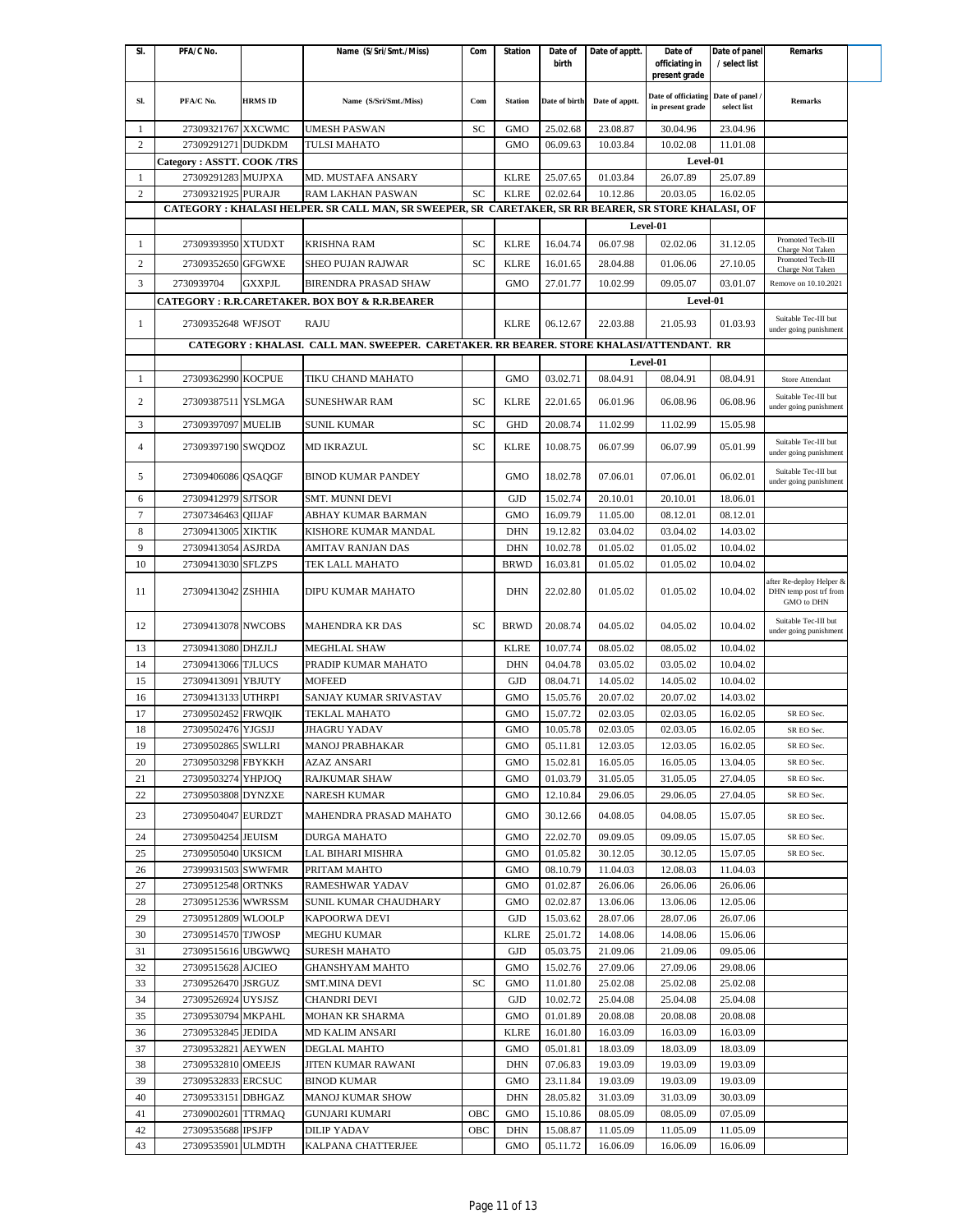| SI.      | PFA/C No.                                |               | Name (S/Sri/Smt./Miss)                       | Com       | Station           | Date of<br>birth     | Date of apptt.       | Date of<br>officiating in | Date of panel<br>/ select list | <b>Remarks</b>                                                     |
|----------|------------------------------------------|---------------|----------------------------------------------|-----------|-------------------|----------------------|----------------------|---------------------------|--------------------------------|--------------------------------------------------------------------|
| 44       | 27309387353 TULJBM                       |               | <b>MD ANWAR HUSSAIN</b>                      |           | <b>GMO</b>        | 25.01.76             | 13.06.96             | present grade<br>20.07.09 | 02.07.09                       |                                                                    |
| 45       | 27309386282 HUIGPT                       |               | SHYAM CHANDRA SINGH                          |           | <b>GMO</b>        | 30.03.66             | 21.01.97             | 27.07.09                  | 29.06.09                       |                                                                    |
| 46       | 27309005791                              | <b>UBPPLS</b> | VAKILA KHATUN                                | <b>UR</b> | <b>GMO</b>        | 01.01.66             | 05.09.09             | 05.09.09                  | 20.08.09                       |                                                                    |
| 47       | 27309004695 YOKUTO                       |               | SHANKAR KUMAR                                | OBC       | <b>GMO</b>        | 28.12.89             | 05.09.09             | 05.09.09                  | 06.05.09                       |                                                                    |
| 48       | 27309004634 UWSRCP                       |               | SATENDRA KUMAR RAY                           |           | <b>GMO</b>        | 01.01.79             | 16.07.09             | 13.01.10                  | 13.01.10                       |                                                                    |
| 49       | 27309525749 FRONYO                       |               | SINTU KUMAR THAKUR                           | OBC       | <b>GMO</b>        | 03.11.84             | 30.04.08             | 22.01.11                  | 21.01.11                       |                                                                    |
| 50       | 27310402020 DLORTY                       |               | <b>RAJENDRA SAW</b>                          |           | <b>GMO</b>        | 21.10.77             | 23.04.10             | 23.04.10                  | 14.04.10                       |                                                                    |
| 51       | 27311401825 JWSYZT                       |               | <b>MD.MURAD ALAM</b>                         | OBC       | <b>GMO</b>        | 23.01.88             | 27.04.11             | 27.04.11                  | 26.04.11                       |                                                                    |
| 52       | 27311404110 KOLCPK                       |               | <b>RAJDEO YADAV</b>                          | OBC       | <b>GJD</b>        | 12.12.78             | 01.06.11             | 01.06.11                  | 27.05.11                       |                                                                    |
| 53       | 27311403913 CBGZSK                       |               | <b>BIMLA DEVI</b>                            | ST        | <b>GMO</b>        | 02.02.76             | 04.04.11             | 04.04.11                  | 03.06.11                       |                                                                    |
| 54       | 27312409360 AGMRZJ                       |               | <b>SUJEET KUMAR</b>                          | OBC       | <b>GMO</b>        | 20.12.79             | 16.11.11             | 16.11.11                  | 15.11.11                       |                                                                    |
| 55       | 27360004423 OQIEZB                       |               | MADHAB CHANDRA MARJIT                        | SC        | <b>GMO</b>        | 05.07.73             | 04.04.09             | 16.03.12                  | 15.03.12                       |                                                                    |
| 56       | 27312403470 XHKINO                       |               | <b>SANJEEV KUMAR</b>                         | OBC       | <b>KLRE</b>       | 06.01.88             | 11.05.12             | 11.05.12                  | 16.04.12                       |                                                                    |
| 57       | 27301000639 CHOOSR                       |               | SANOJ KUMAR RAJAK                            | SC        | <b>GMO</b>        | 02.01.85             | 25.05.06             | 13.09.12                  | 12.09.12                       |                                                                    |
| 58       | 50714507387 LEUWZA                       |               | <b>MANOJ KUMAR</b>                           | OBC       | <b>GMO</b>        | 20.04.79             | 26.04.13             | 26.04.13                  | 16.03.13                       | Came on M Trf TATA                                                 |
|          |                                          |               |                                              |           |                   |                      |                      |                           |                                |                                                                    |
| 59       | 50200139830 SJQCID                       |               | <b>AJIT KUMAR</b>                            |           | <b>GMO</b>        | 16.02.90             | 30.04.13             | 18.04.13                  | 18.04.13                       | Came from ASN(MT)                                                  |
| 60       | 50200138265 AZRKWT                       |               | AJIT KUMAR                                   |           | <b>GMO</b>        | 08.07.91             | 30.04.13             | 18.04.13                  | 18.04.13                       | Came from ASN(MT)                                                  |
| 61       | 27313426680 XZUIZM                       |               | <b>KESHAV PRASAD</b>                         |           | <b>GMO</b>        | 27.03.87             | 26.12.13             | 26.12.13                  | 11.05.13                       | SR EO Sec.                                                         |
| 62       | 50200167230 ZMZERL                       |               | <b>SURESH KUMAR SINGH</b>                    | OBC       | <b>GMO</b>        | 15.07.92             | 14.03.14             | 13.03.14                  | 13.03.14                       | Came from ASN(MT)                                                  |
| 63       | 27316000915 OUDLIB                       |               | <b>RAJESH KUMAR</b>                          |           | <b>DHN</b>        | 03.05.87             | 17.03.10             | 10.04.15                  | 16.11.09                       |                                                                    |
| 64       | 27329800527 WEPZNP                       |               | <b>SACHIT PRASAD</b>                         |           | <b>GMO</b>        | 05.03.90             | 22.12.15             |                           |                                | SR EO Sec.                                                         |
| 65       | 27329800531 SKOADT                       |               | SUBODH PRASAD YADAV                          |           | <b>GMO</b>        | 16.11.91             | 28.12.15             |                           |                                | SR EO Sec.                                                         |
| 66       | 27329801655 GNZJFU                       |               | CHANDAN KUMAR                                |           | <b>GMO</b>        | 30.03.90             | 09.07.16             | 08.07.16                  | 08.07.16                       |                                                                    |
| 67       | 18729801683 WXMNPY                       |               | PREM CHAND KUSHWAHA                          |           | <b>GMO</b>        | 20.04.86             | 19.07.16             | 19.07.16                  | 19.07.16                       | Came from KGP(MT)                                                  |
| 68       | 27329802881                              | <b>THMGEO</b> | RAVINDRA KUMAR                               |           | <b>GMO</b>        | 10.02.98             | 17.10.16             | 17.10.16                  | 14.10.16                       |                                                                    |
| 69       | 27329802882 RXCISX                       |               | RAVI KUMAR PRAMANIK                          |           | <b>GMO</b>        | 15.06.98             | 02.11.16             | 01.11.16                  | 01.11.16                       |                                                                    |
| 70       | 27329803171 UJTIHL                       |               | VIJAY KUMAR YADAV                            |           | GMO               | 11.03.91             | 15.12.16             | 15.12.16                  | 15.12.16                       |                                                                    |
| 71       | 27329803172 ACIYRN                       |               | <b>LALESHWAR SAW</b>                         |           | <b>GMO</b>        | 08.01.89             | 15.12.16             | 13.12.16                  | 13.12.16                       |                                                                    |
| 72       | 27329803174 MOKPRY                       |               | KARAN KUMAR SAHA                             |           | <b>GMO</b>        | 15.08.96             | 20.12.16             | 20.12.16                  | 20.12.16                       |                                                                    |
| 73       | 27329803790 TTSYOS                       |               | CHARUBALA DEVI                               |           | <b>GMO</b>        | 13.02.74             | 22.07.17             | 21.07.17                  | 21.07.17                       |                                                                    |
| 74       | 27329803837 HHSOWQ                       |               | <b>RAJA PRASAD</b>                           | SC        | <b>GMO</b>        | 10.04.88             | 24.08.17             | 24.08.17                  | 23.08.17                       |                                                                    |
| 75       | 27329803892 NAUHFH                       |               | PUSHPA KUMARI                                |           | <b>GMO</b>        | 03.02.96             | 06.09.17             | 19.07.17                  | 19.07.17                       |                                                                    |
| 76       | 27329803893 PWOWMD                       |               | <b>RAMNARESH KISKU</b>                       | <b>ST</b> | <b>GMO</b>        | 15.02.89             | 14.09.17             | 14.09.17                  | 13.09.17                       |                                                                    |
| 77       | 27329804006 CRAMLK                       |               | PREM CHAND MAHTO                             |           | <b>GMO</b>        | 23.01.84             | 16.12.17             | 07.11.17                  | 16.12.17                       |                                                                    |
| 78       | 273TR150079                              | <b>XWRJUK</b> | RANJEET MANDAL                               |           | <b>GMO</b>        | 15.01.89             | 15.07.15             | 07.04.18                  | 13.07.15                       |                                                                    |
|          |                                          |               | MANOJ MACHCHHINDRA NATH                      |           |                   |                      |                      |                           |                                |                                                                    |
| 79       | 273TR150048                              | <b>JQGGEW</b> | PATIL                                        |           | <b>GMO</b>        | 31.05.81             | 01.10.15             | 19.07.18                  | 19.07.18                       | Came from TADK<br>Came on M Trf DDU                                |
| 80       |                                          |               |                                              |           |                   |                      |                      |                           |                                | with Dipak Singh<br>SR                                             |
|          | 275N0009698                              | <b>LTNUAT</b> | <b>VIKRAM SAW</b>                            | OBC       | <b>DHN</b>        | 24.03.91 23.12.15    |                      |                           | 15.08.18                       | EO Sec.                                                            |
| 81       | 50714704017 HKQZRE                       |               | <b>MD SHAHID</b>                             |           | <b>GMO</b>        | 10.01.90             | 10.06.16             | 16.04.19                  | 16.04.19                       | Came from RNC (MT)                                                 |
| 82       | 03829800753                              | <b>HSAODP</b> | <b>MAHENDRA PRASAD</b>                       |           | <b>GMO</b>        | 08.07.89             | 09.05.18             | 08.05.19                  | 08.05.19                       | Came from JMP (MT)                                                 |
| 83       | 50807019592 YFLCJJ                       |               | ARBIND KUMAR                                 |           | <b>GMO</b>        | 12.07.85             | 19.05.07             | 11.07.19                  | 19.07.19                       | Came from DNR (MT)                                                 |
| 84       | 27329804847 TWHPYN                       |               | SITTU SHARMA                                 |           | <b>GMO</b>        | 10.01.97             | 29.07.19             | 29.07.19                  | 29.07.19                       | RRC/PNBE                                                           |
| 85       | 27329804842 MFSPQE                       |               | PRAMENDRA KUMAR                              |           | GMO               | 01.10.80             | 29.07.19             | 29.07.19                  | 29.07.19                       | RRC/PNBE                                                           |
| 86       | 29804996 AIHZZQ                          |               | PURUSHOTTAM KUMAR                            |           | GMO               | 07.03.84             | 02.08.19             | 02.08.19                  | 29.07.19                       | RRC/PNBE Remove on                                                 |
|          |                                          |               |                                              |           |                   |                      |                      |                           |                                | 02.11.2020                                                         |
| 87       | 27329804860 JTOODC                       |               | <b>SAMEER RAJ</b>                            | SC        | <b>GMO</b>        | 10.05.88             | 29.07.19             | 29.07.19                  | 29.07.19                       | RRC/PNBE                                                           |
| 88       | 27329807242 DGDRNW                       |               | SANTOSH KUMAR YADAV                          | OBC       | <b>GMO</b>        | 11.02.93             | 18.10.19             | 18.10.19                  | 16.09.19                       | Com. App.                                                          |
| 89<br>90 | 27329808001 GAGOUO<br>18529801777 BJTUEM |               | KHUSHBU PARVEEN<br><b>DILIP KUMAR MAHATO</b> |           | GMO<br><b>GMO</b> | 02.06.97<br>10.11.87 | 27.12.19<br>24.06.16 | 27.12.19<br>16.07.2020    | 14.11.19<br>16.07.20           | Com. App.<br>Came on M Trf RNC<br>with Amar Tigga                  |
| 91       | 27309396111 JTMRSG                       |               | SAMS ALI                                     |           | <b>GMO</b>        | 05.01.79             | 09.01.98             | 12.10.20                  | 18.09.20                       | TRD(Ckoukidar) to                                                  |
| 92       | 273TR150006                              | <b>PSPXHR</b> | <b>ROHIT KUMAR</b>                           |           | <b>GMO</b>        | 02.01.93             | 23.01.15             | 14.10.20                  | 18.09.20                       | Helper on Re-deploymen<br>TRD(Ckoukidar) to                        |
| 93       | 58580146778 ZCEYJO                       |               | <b>GAUTAM RAI</b>                            |           | <b>DHN</b>        | 20.11.91             | 31.10.14             | 03.11.2020                | 03.11.20                       | Helper on Re-deploymen<br>Came on M Trf RDSO<br>with khalid Akthar |
| 94       | 18529801647 HHFLJH                       |               | RAJESH KUMAR MAHATO                          |           | <b>GMO</b>        | 10.04.90             | 11.06.16             | 13.01.21                  | 13.01.21                       | Came on M Trf RNC<br>with Mangheshwar                              |
|          |                                          |               |                                              |           |                   |                      |                      |                           |                                | Bhagat<br>Came on M Trf JMP                                        |
| 95       | 03829800850                              | NDEGEE        | MEGHLAL MANDAL                               |           | <b>GMO</b>        | 10.04.1988           | 10.07.2018           | 27.03.21                  | 25.03.21                       | WITH Saurabh Kumar<br>Came on M Trf Garhara                        |
| 96       | 27116001073 YNKPAQ                       |               | PRAMOD KUMAR YADAV                           |           | GMO               | 18.01.81             | 24.08.12             | 08.04.21                  | 05.04.21                       | With Dhiraj Kr.<br>SR<br>EO Sec.                                   |